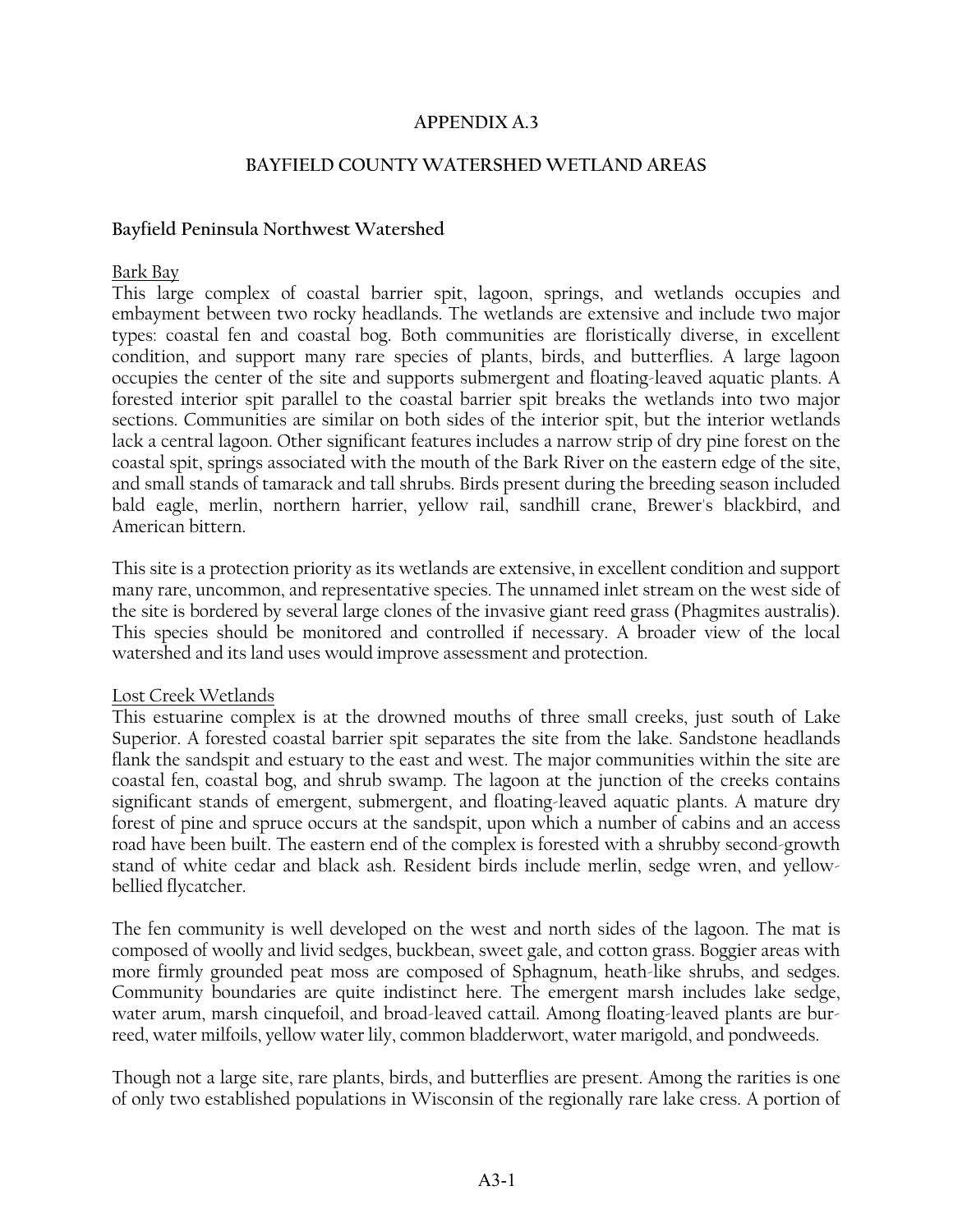this site is designated as a State Natural Area, but increasing development of the sandspit adjacent to the wetlands could threaten water quality and make the area unsuitable for sensitive species. Increased powerboat traffic in the lagoon could damage the aquatic beds and lead to the inadvertent introduction of invasive species. Promoting this site's values with local residents should be a priority for those with stewardship responsibilities.

About 225 acres are identified as special use area in the Bayfield County Ten-Year Forest Management Plan and future management will stress old-growth appearance, river water quality, aesthetics, and minimal impacts.

# Port Wing Wetlands

This large complex of wetlands, forested sand ridges, beach, and open dune occurs at the mouth of the Flag River adjacent to the unincorporated area of Port Wing. A large slough, Bibon Lake, occurs within the southwestern portion of the site. Significant communities include coastal fen, coastal bog, lake dune, tamarack swamp, and several stands of dry pine forest with a strong boreal flavor. Overall quality of the natural communities is good to excellent. This site includes the state's only known population of fly honeysuckle.

The fen community consists of a floating mat of sedges, dominated by woolly sedge. The coastal bog fringes the margins of the uplands, with a mat of Sphagnum mosses, ericaceous (heath-like) shrubs, and sedges. It contains a number of species not typically found in this kind of bog, such as buckbean, mud sedge, white and sooty beak-rushes, livid sedge, and speckled alder. Small tamarack are scattered unevenly throughout the community. The tamarack swamp consists of three stands, each with an even-aged canopy of mature tamarack, a dense tall shrub layer of speckled alder, and a diverse low shrub/herb/bryophyte flora. The sandspits and ridges are forested with a mixture of red pine, white pine, black spruce, and balsam fir. The stands east of the Flag River are in or approaching old growth condition. Along the Lake Superior shore, dune and beach communities occur.

# Sand Bay

A complex of wetlands separated from Lake Superior by a forested sandspit borders the drowned mouth of the Sand River. The lower portions of the stream are bordered by northern sedge meadow and alder thicket. West of the lagoon at the stream's outlet are several spring runs. East of the lagoon is a peatland with coastal fen, coastal bog, and tamarack swamp. Ownership is mostly by the National Park Service. The Red Cliff Band of Lake Superior Chippewa hold title to the forested spit west of the river mouth. Rocky headlands with significant outcroppings of sandstone cliffs occur on either side of Sand Bay.

Most of the watershed is forested and undeveloped. Most of the open peatland is a coastal bog composed of Sphagnum mosses, heath-like shrubs, sedges, and insectivorous plants. A very wet mat within the sphagnum community between the sandspit and tamarack swamp is composed mostly of woolly sedge with very low moss cover. The tamarack swamp is composed of small trees over a dense layer of speckled alder.

# Sultz Swamp

This acid peatland occupies a depression high on the Bayfield Peninsula about six miles inland from the Lake Superior coast. Although there are other, similar wetlands in this part of the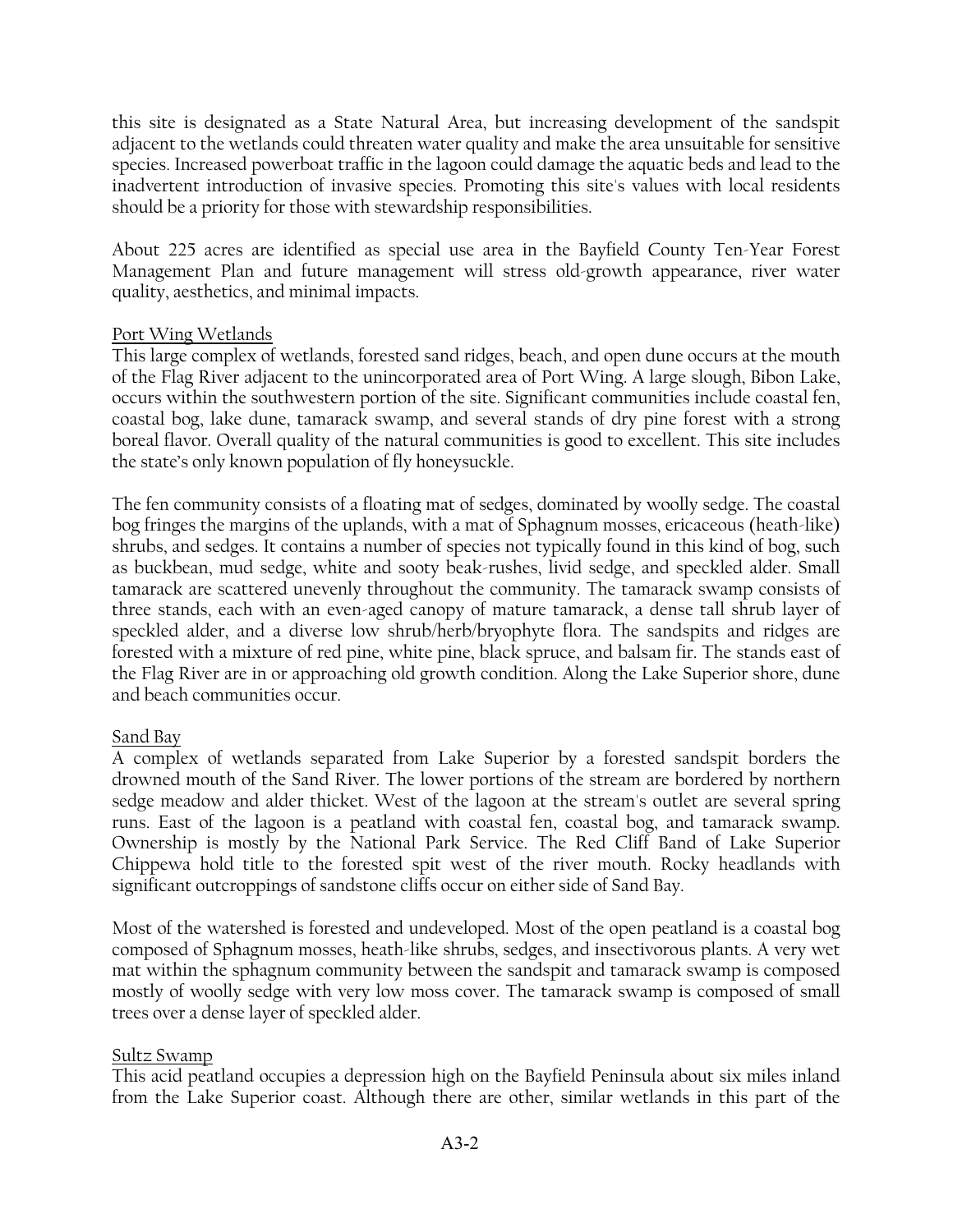basin, Sultz Swamp is the largest and embedded within vast stretches of county-owned forest. The major features of this insular peatland include mature forest of black spruce and extensive muskeg/open bog and large populations of several rare species. Disturbances to the interior of the site have been minimal, with the exception of a maintained power line corridor that crosses the area east-west. White cedar logs were removed from the margins of the wetland in the distant past.

Underneath its closed canopy, the spruce forest is very open and park-like. Canopy gaps are filled with thickets of young black spruce or tamarack.

Where peat has accumulated and forms a deep, hummocky layer of sphagnum, the spruce and tamarack become scattered and often stunted. Heath-like shrubs dominate the understory. Dense patches of blueberries possibly provide evidence of past fire, as does gnarly jack pine among the stunted spruces. Of special interest is a large population of Michaux's sedge, a Wisconsin threatened plant. Among resident birds are the solitary vireo, yellow-bellied flycatcher, ruby-crowned kinglet, Lincoln's sparrow, and palm warbler. Large numbers of whitewinged crossbills were noted in 1996, but breeding couldn't be confirmed.

Sultz Swamp is county-owned and designated a wild area in the Bayfield County Ten-Year Forest Management Plan, with the intent that it is allowed to return to a natural state with as little management as possible. This plan says motor vehicle travel will be limited to maintenance and winter snowmobiles only. Managers should work with the utility responsible for maintaining the power line corridor to ensure that introduction of invasive species is avoided and that no harmful chemicals are used in keeping the corridor open.

# Bark River

The Bark River is a medium-sized spring-fed trout stream that flows north into Bark Bay. The entire river supports reproducing trout, including many migratory runs from Lake Superior, and has been classified as an outstanding resource water. Stream bottom types vary, with the lower reaches mostly sand, gravel, and clay, while the upper reaches consist of mixed sand, gravel, and boulders. The upper reaches have a steep gradient through a ravine. Large amounts of debris have accumulated along this portion of the stream, which, if large and woody, may enhance habitat. The area supports nesting and migratory waterfowl. One characteristic of the river is extensive wetlands about 2.5 miles from the lake. The river flows through an area of cedar and white pine. The Lake Superior Binational Program identified this river as important to the integrity of the Lake Superior ecosystem for rare communities.

The river empties into Bark Bay, which is bounded by Roman Point to the east and Bark Point to the west. Bark Bay has a beach dunes landscape, with extensive coastal wetlands that feature a bog. The bay supports submergent vegetation. The extensive wetlands provide high quality habitat for wading birds and waterfowl. Shorebirds use the shoreline. The inland fishery in the wetland and lagoon area is a varied community of primarily warm water fish species. Spawning migratory rainbow trout use this area and the Bark River. The near shore waters of Lake Superior provide spawning habitat for both lake trout and lake whitefish. This area is subject to some development. Several cabins have been built on long, narrow sandspit that separates the lagoons from the lake. The land in the area is in both state (Bark Bay Natural Area) and private ownership. The Lake Superior Binational Program has identified this area as important to the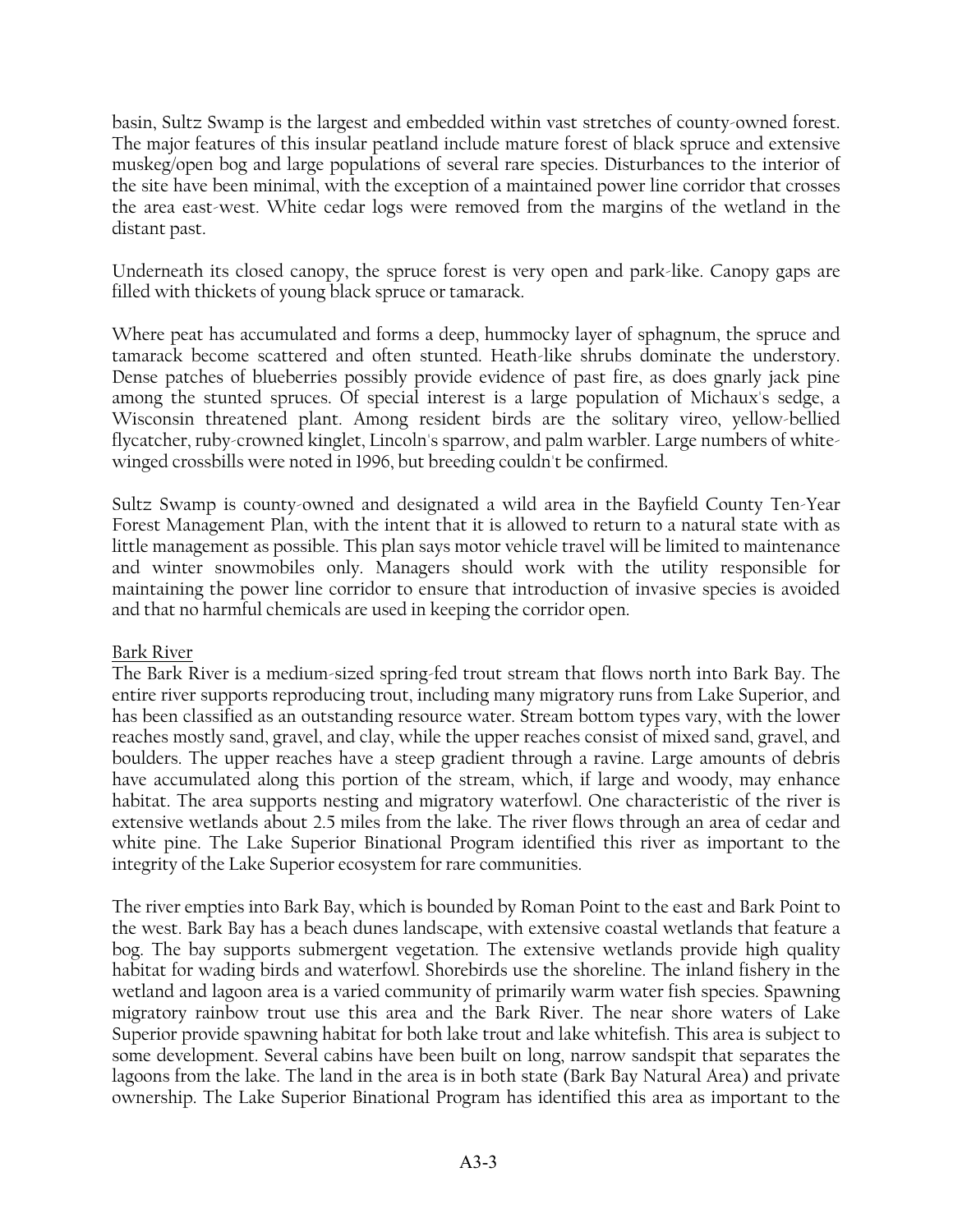integrity of the Lake Superior ecosystem for coastal wetlands, rare communities, rare habitat, habitat unique to the Great Lakes, and fish and wildlife spawning and nursery grounds. The coastal wetland evaluation identified Bark Bay as a priority wetland site.

## Cranberry River

The Cranberry River, which drains about 27 square miles, forms a lagoon area where it meets Lake Superior. The lower reach of the river forms a coastal wetland. The lagoon and lower reach support a varied fishery of warm water species and trout and salmon. Shiners and northern pike use the area for spawning. The Cranberry River is an important stream for fish as it is used for spawning by resident brook trout and by migratory brown and rainbow trout and coho salmon. This area is considered by the Lake Superior Binational Program to be important to the integrity of the Lake Superior ecosystem for coastal wetlands, vital functions for planning objectives and fish and wildlife spawning and nursery grounds. The Cranberry River is part of the State of Wisconsin South Shore Fish and Wildlife Area. The mouth is bordered by land in state ownership and by the Town of Herbster. Farther upstream, the river flows primarily through state-owned land.

South of the state fishery lie the headwaters and springs that feed the Cranberry River. This area is county forestland and lies some distance from Lake Superior. To maintain ecosystem integrity, it's important to eliminate threats to such headwater areas. While the headwaters lie in countyowned land, a section of the river below the headwaters and above the state fishery area (which extends some three miles upriver from the lake) flows through private land. Migratory fowl use the area. The Cranberry River has been classified as an outstanding resource water.

# East Fork Cranberry River and Unnamed Tributary

The East Fork Cranberry River is the major tributary to the Cranberry River and accounts for the majority of the flow in the Cranberry River. This entire stream is considered Class I trout waters and supports migratory trout runs from Lake Superior. This stream drains relatively wild land and the streambed is primarily sand and gravel and boulders.

This sand and gravel-bottomed tributary is popular with migratory trout for spawning. The majority of the stream bank vegetation is tag alder. Abundant in-stream cover occurs in the form of rocks, logs, deep pools, and undercut banks.

# Flag River

This moderately large stream with a spring water source drains about 32 square miles of land. The stream was named for the large quantity of blue flag, a species of emergent vegetation in the sloughs at the mouth of the stream. The Flag River is considered an excellent trout stream and sports runs of migratory trout from Lake Superior. The outstanding resource waters list identifies this stream as an outstanding resource water south of the town road at T50N R8W S27. The middle nine miles are Class I trout waters. In the 1960s, numerous stream improvement devices were installed in sections 27 and 28 to provide pools and reduce erosion. In addition, a 500-foot long sheet revetment was installed at the mouth to keep the outlet open and provide freer movement for migratory trout. The river drains areas of mixed hardwood and pine forest that experience periodic clear-cutting and are crossed by sand access roads.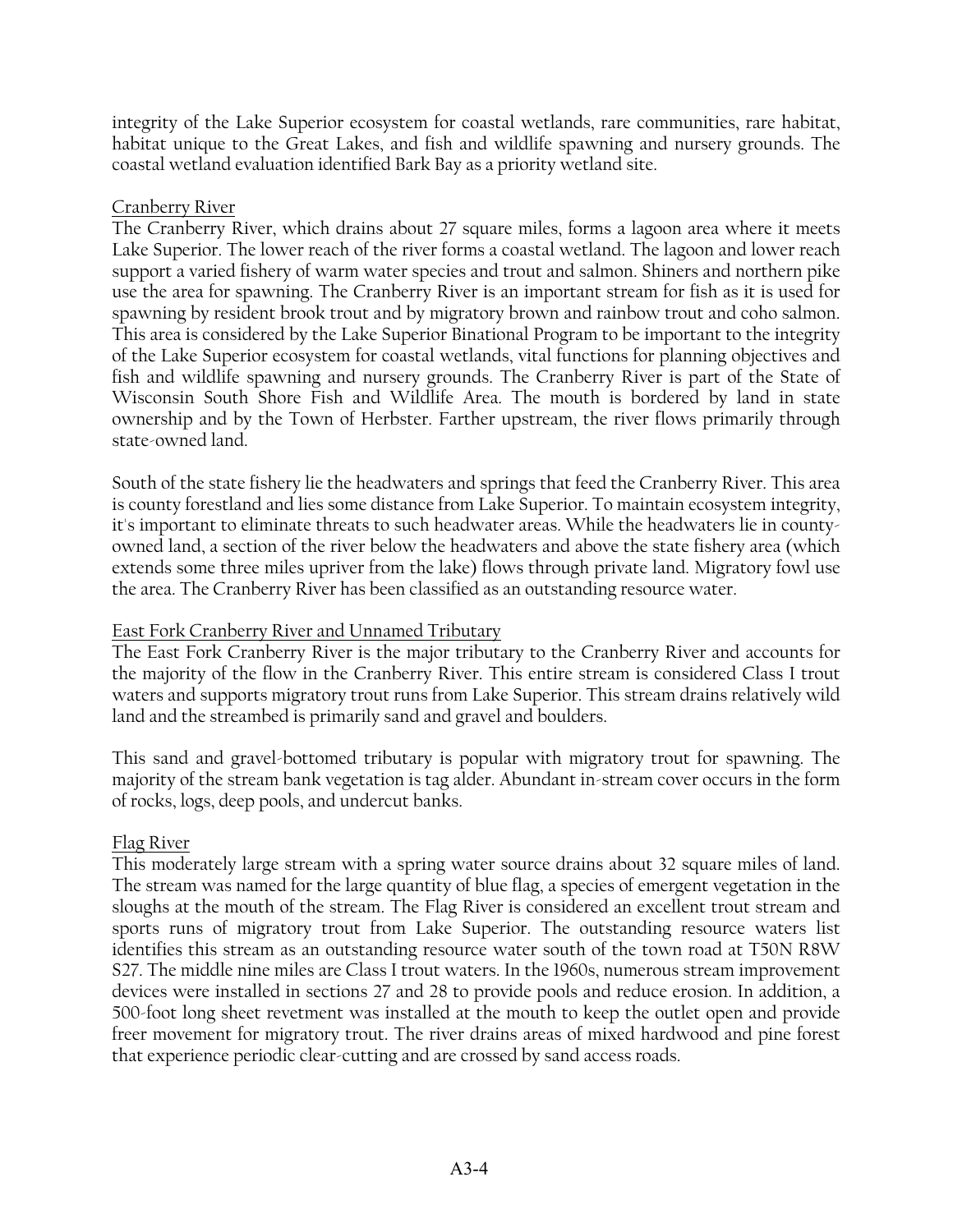WDNR's Port Wing Natural Area near the mouth of the river protects boreal forest and sloughs, portions of a natural sand beach and rocky headlands. The Flag River State Fishery Area surrounds Bibon Lake and numerous sloughs and wetlands and along the Lake Superior shoreline are unique landforms consisting of old beach ridges which support a beach community of plants. These ridges help contain coastal wetlands that extend several miles east from the river mouth along the Lake Superior shore. On the western shore, the fishery area provides an important habitat for shorebirds. Quarry Point is a scenic area of red sandstone cliffs and a historic quarry site, as well as sand beaches.

The lower reaches of the Flag River and its associated wetlands and shoreline complex provide important habitat for numerous species of waterfowl. The area also supports a rich fishery including brook, brown, and rainbow trout and shiners, as well as pumpkinseed, round whitefish, splake, burbot, stickleback, and yellow bullhead. Rainbow trout and coho salmon use the river for spawning.

The Lake Superior Binational Program identified habitat values important to the Lake Superior ecosystem in the Flag River Fishery Area and Port Wing Natural Area, including coastal wetlands, rare communities, rare habitat, vital functions for planning objectives, habitat for migratory wildlife and fish and wildlife spawning and nursery grounds. The coastal wetlands evaluation identified the wetland complexes around the mouth of the river as priority wetlands (see discussion under Port Wing, above.)

# East Fork Flag River

This entire stream drains relatively wild land. It derives its flow primarily from an unnamed feeder and numerous springs in the stream and its banks. Brook brown and rainbow trout are present and the stream hosts migratory runs of trout from Lake Superior. Most of the bank vegetation is upland or swamp hardwoods. The river drains areas of mixed hardwood and pine forest that experience periodic clear-cutting and are crossed by sand access roads. This river has been designated an exceptional resource water.

# Lenawee Creek

This small trout stream flows some four miles from Lenawee Lake to where it joins the East Fork of the Cranberry River. The upper reaches of the stream do not support enough flow to serve as trout waters but do serve as a trout nursery. At the boundary to the lower reach, springs augment the flow and the stream is littered with boulders, fallen logs, and debris that, along with undercut banks, provide abundant in-stream cover. The lower mile of stream is designated outstanding resource water. About half of the stream's length falls within the Chequamegon National Forest. The upland hardwoods in the watershed are periodically clear-cut and sometimes crossed by logging access roads.

# Lost Creeks Numbers 1, 2, and 3

These three streams empty into sloughs that drain into Lake Superior's Siskiwit Bay. Lost Creek No. 1 just south of Cornucopia near County Highway C, is a small, spring-fed stream considered a Class II brook trout stream that also supports migratory runs. It is shallow, sandy and has little in-stream cover.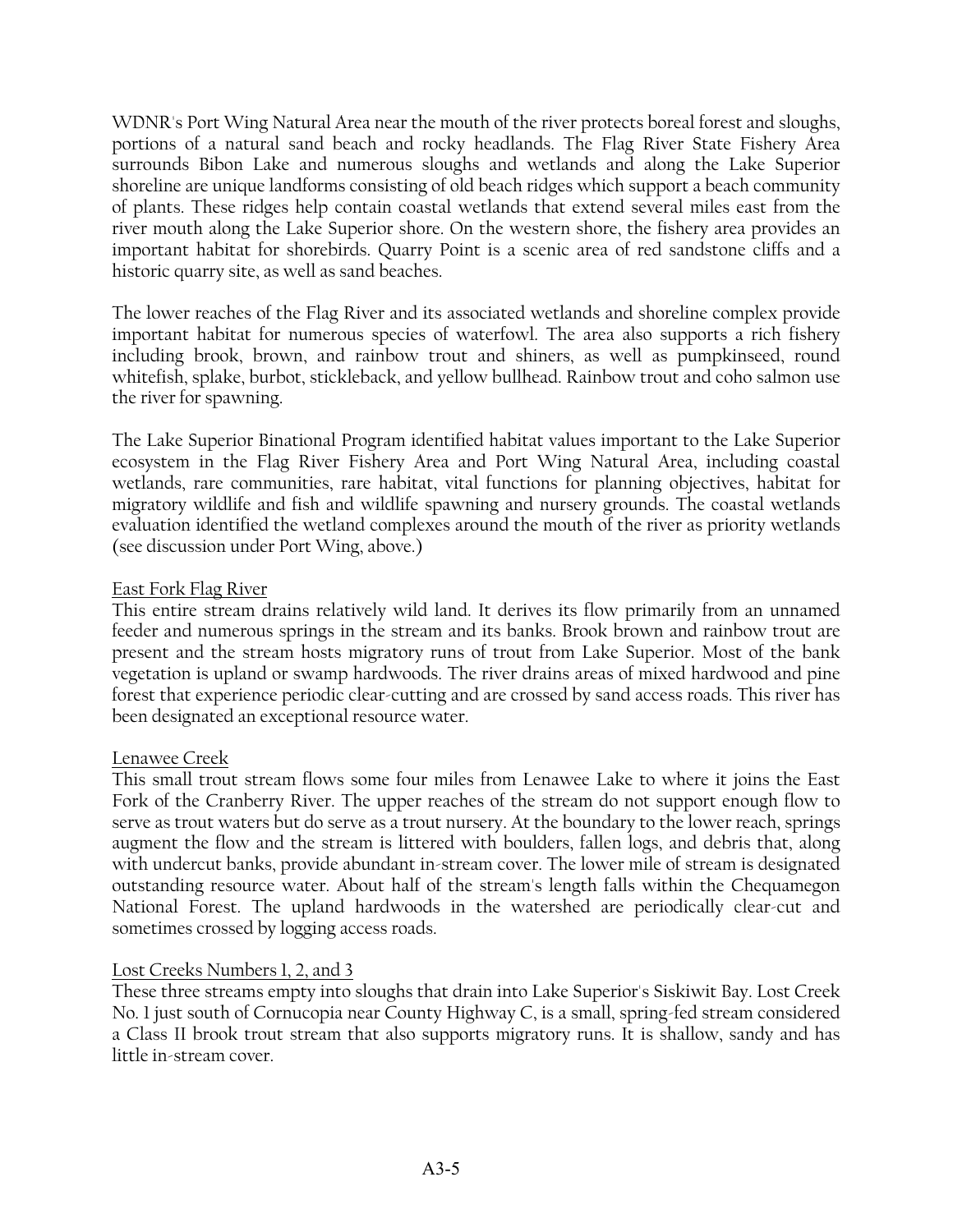Lost Creek No. 2 is similar to Lost Creek No. 1. It, too, is a Class II brook trout water. Unlike Nos. 1 and 2, Lost Creek No. 3 is a warm water drainage stream subject to wide fluctuations in water levels and turbid water conditions are common. The creek supports only minnows.

The three streams join at the Lost Creek Natural Area at the western end of Siskiwit Bay. This is an extensive coastal wetland that provides habitat for unique plants, shorebirds, and fish. The estuary and surrounding wetlands of the three creeks provide important habitat for lake cress, a plant considered endangered in Wisconsin. The estuary provides spawning habitat for northern pike and supports several species of forage fish. The lower reaches of these three creeks are in a combination of state and private ownership. There has been development along the Siskiwit Bay shoreline that shelters the wetland. The Lake Superior Binational Program identified this area as important to the integrity of the Lake Superior ecosystem for coastal wetlands, fish and wildlife spawning and nursery grounds, and threatened or endangered species habitat.

# Racket Creek

This stream is described in Surface Waters of Bayfield County as a spring-fed stream capable of supporting a Class III brown trout fishery. Its sand and gravel bottom provides a fair spawning area. It is not, however, listed in Wisconsin Trout Streams and is thus not classified as trout water. The stream runs through county forestland that may periodically be subjected to clear cutting and logging traffic. Sand and gravel operations exist in the watershed.

# Sand River

This river flows north off the Bayfield Peninsula Ridge into Sand Bay on Lake Superior, moving large amounts of clay and sand that have formed a bar out toward Sand Island. Sampling conducted in the early 1980s by the U.S. Geological Survey measured discharges as high as 5,000 tons per day of suspended sediment and 192 tons per day of dissolved solids. In its uppermost reaches, it flows through an extensive wetland area where beaver are common. The upper 70 percent of the river is intermittent. Many small bottom springs and spring streamlets flow into the Sand River about four miles south of its mouth. These are largely responsible for the lower four miles being able to support trout. Brook trout are common in this lower reach, and migratory runs from Lake Superior occur.

This river is periodically subjected to destructive flash floods. Flood stages as high as 12 feet above normal have been recorded. The floods scour most in-stream cover. The upstream reaches are primarily upland hardwood that may periodically be subjected to clear cutting and logging traffic, while the lower reaches are bordered by dense stands of willow.

The Sand River forms a small estuary where it enters Lake Superior, resulting in an area of coastal wetlands that provides good fish habitat. This portion of the Lake Superior Shoreline in Sand Bay is part of the Apostle Island National Lakeshore. The coastal wetlands evaluation identified Sand Bay as the site of priority wetlands. The river itself, besides supporting trout, provides habitat for several warm water species of game and forage fish. The lower portion of the river flows through the Red Cliff Indian Reservation, while the upper parts are mostly county forest. The headwaters areas are privately owned.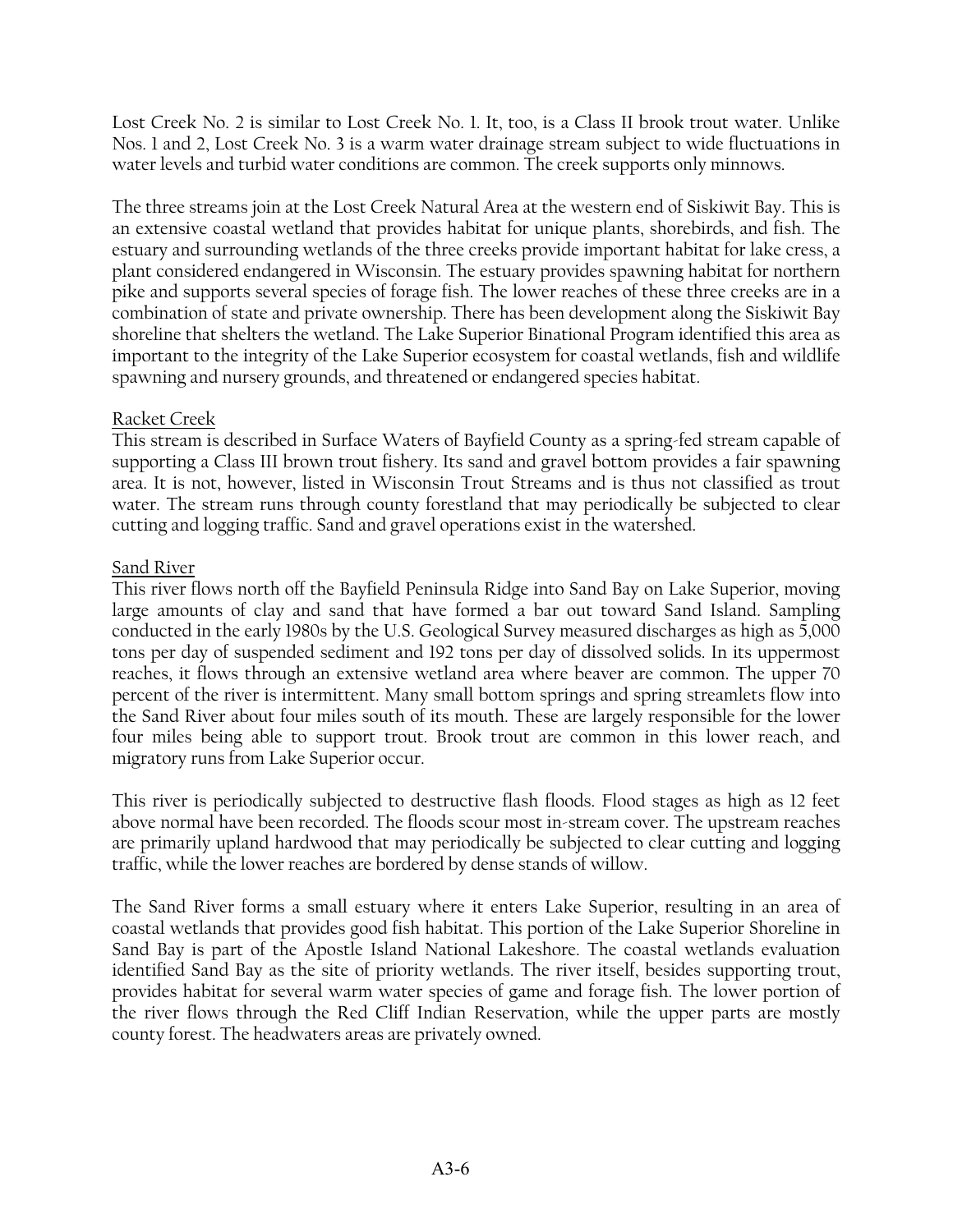This stream was identified in the coastal wetlands evaluation as an aquatic priority site. While the headwaters are near the Bayfield Sand Barrens subsection, and may be influenced by the area, the stream is contained within the Lake Superior Clay Plain subsection.

## Unnamed Tributary to Sand Bay (T51N R4W S6)

This stream is listed in Wisconsin Trout Streams as supporting a Class I brook and rainbow trout fishery and supporting migratory runs of these species. The stream is classified as an exceptional resource water.

### Saxine Creek and Unnamed Tributary (T51N R5W S19)

This small spring-fed stream empties into Mawikwe Bay on Lake Superior. From the mouth of Saxine Creek to the east is the Apostle Islands National Lakeshore. This stream is considered an exceptional resource water for its Class I brook and rainbow trout fishery. It also supports migratory runs of fish from Lake Superior. This is primarily a nursery for rainbow trout, with the young living in the stream for two years before migrating to the lake to mature and then returning to spawn. The stream bottom is mostly sand, with occasional gravel areas used for spawning. Vegetation is primarily upland hardwood. The mouth of this stream is considered important Lake Superior habitat for coastal wetlands.

# Siskiwit River and Siskiwit Bay Tributary

The Siskiwit River originates in Siskiwit Lake and flows through Little Siskiwit Lake, before emptying into Siskiwit Bay on Lake Superior. From the outlet of Siskiwit Lake downstream to Siskiwit Springs in T50N R6W S24, high temperatures, acid pH, and dark brown color characterize the water quality. This river reach supports primarily forage species. From the springs, water quality improves and allows trout survival. For the five-mile stretch from the springs to Siskiwit Falls, the river is classified as Class I trout water for brook, brown, and rainbow trout. This segment of river is also considered an exceptional resource water. Below the falls to the mouth, the stream is Class II trout water because of its lack of gravel spawning areas. Rainbow and brown trout and chinook and coho salmon migrate from the lake to spawn. The river also supports spawning northern pike, bullheads, suckers, and spottail shiners.

At the mouth of the river, Cornucopia Harbor provides a mooring and docking area for commercial and sport fishing operations and private recreation. A pier juts out from the mouth forming a sheltered beach area.

Siskiwit Bay is bounded by Mawikwe Point (formerly Squaw Point) to the east and Roman Point to the west. The bay is a spawning area for lake whitefish. Shorebirds use the sand beaches of the bay. The mouth of the river, the bay shoreline, and Roman Point are in private ownership. Upstream areas of the Siskiwit River are in county forest and private ownership. The Lake Superior Binational Program identified Siskiwit Bay and the river as important to the integrity of the Lake Superior ecosystem for fish and wildlife spawning and nursery grounds.

A tributary to Siskiwit Bay entering the lake at T51N R6W S34 has been designated an exceptional resource water. This stream is listed as a Class I trout stream for brook trout in Wisconsin Trout Streams.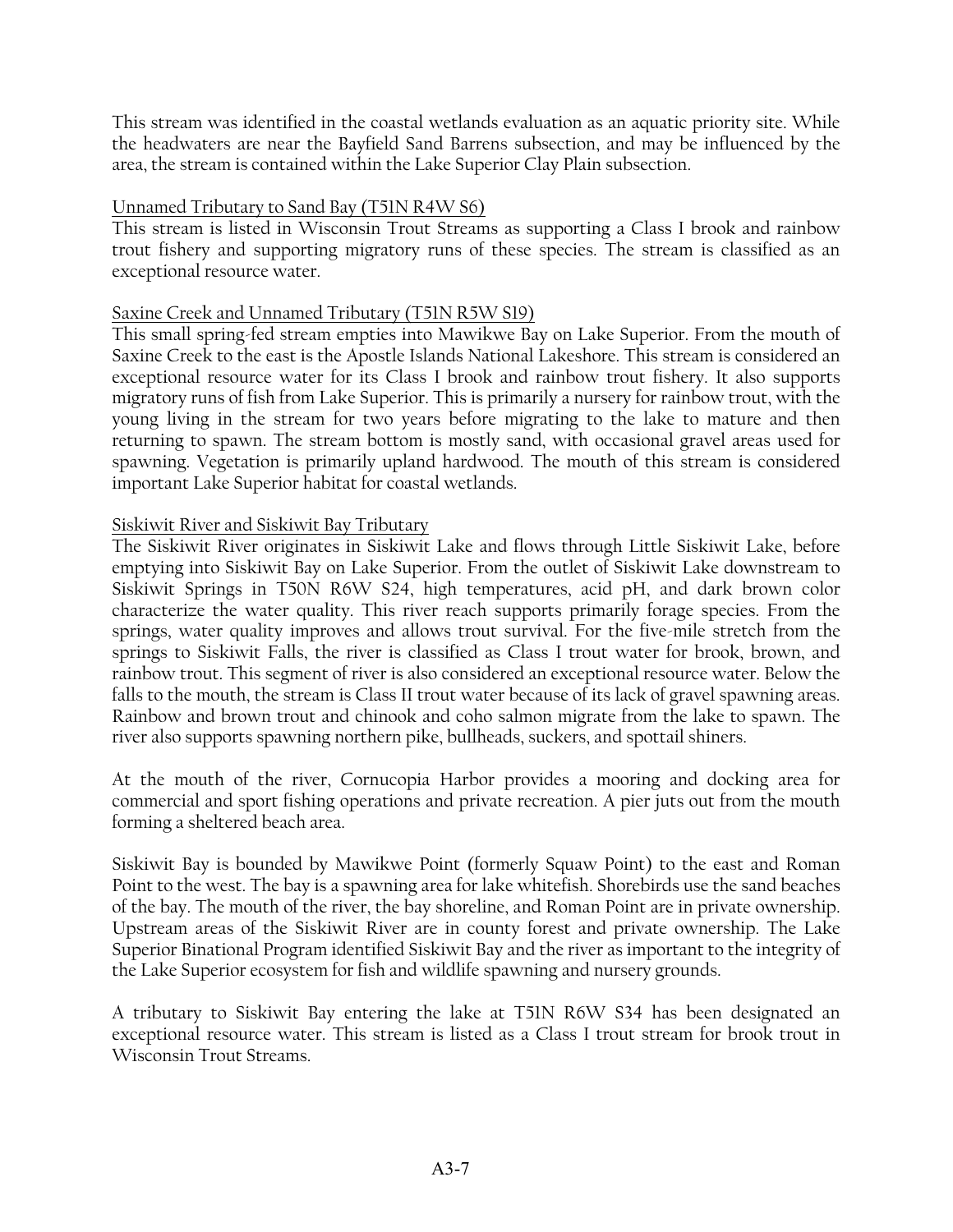# Mawikwe Creek (formerly Squaw Creek)

This small, cold water stream is considered an exceptional resource water. It supports a Class I brook and rainbow trout fishery. Because of the steep gradient, the stream experiences frequent damage to in-stream cover during heavy rain. This has resulted in the formation of a characteristic terraced pool effect along its entire length. During low flow periods, trout can become temporarily isolated in these small pools. The terracing apparently has no effect during high water periods. The trout in the stream are lake-run fish. Wisconsin Trout Streams lists a tributary to Mawikwe Creek as a Class III trout fishery.

The Lake Superior Binational Program identified the mouth of this stream as important to the integrity of the Lake Superior ecosystem for coastal wetlands.

### **Bayfield Peninsula Southeast Watershed**

#### Bayview Beach - Sioux River Slough

The wetland complex at the Sioux River mouth includes emergent marsh and alder thicket communities. North of the river mouth is a narrow, mile-long, peaty swale between two parallel sandspits. Major swale communities are an acid coastal bog and wet coastal fen. The beach ridges are forested with white and red pine. Many rare plants and animals occur at the site. Use by migratory birds can be significant, especially in the spring. A large cliff swallow colony with about 100 active nests is present under the State Highway 13 Bridge across the Sioux River.

The coastal bog is composed of *Sphagnum* mosses, heath-like shrubs and sedges, with scattered small tamarack, plus species such as speckled alder, royal fern, and bog willow. Wetter portions of the swale support a mat of wooly sedge with buckbean, sweet gale, and water horsetail. The emergent marsh at the Sioux River mouth consists of bur-reed, soft-stemmed bulrush, cattails, lake sedge, and water arum.

Threats include the spread of giant reed grass and purple loosestrife, disruption of hydrology and water chemistry, over use by recreationists, and maintenance of activities on Highway 13. Planning by the various agencies and municipalities should provide for periodic monitoring of water quality and both rare and invasive plant species.

#### Sioux River

This high quality stream originates from springs in the Chequamegon National Forest in the Town of Barksdale and flows through the Town of Washburn to empty into Lake Superior in the Sioux River Slough in Bayview. The entire river is an outstanding resource water and several high quality trout streams are tributary to it. The entire river is a Class I fishery in Bayview, but past water quality evaluations have detected the downstream areas carrying a light load of suspended clay particles. The river and its wetlands provide excellent habitat for nesting and migratory waterfowl and furbearers. A unique feature of the river is Big Rock Hole, where a deep hole has been delved below a wide flat layer of bedrock. Bayfield County maintains a wayside park with camping facilities at Big Rock. Wisconsin DNR has, through easements, set up a public fishing grounds along three-quarters of a mile of the Sioux River. The mouth and estuary are in state ownership, while the river flows through a combination of state and privately held lands. The watershed in Bayview supports agriculture and forestry among its activities.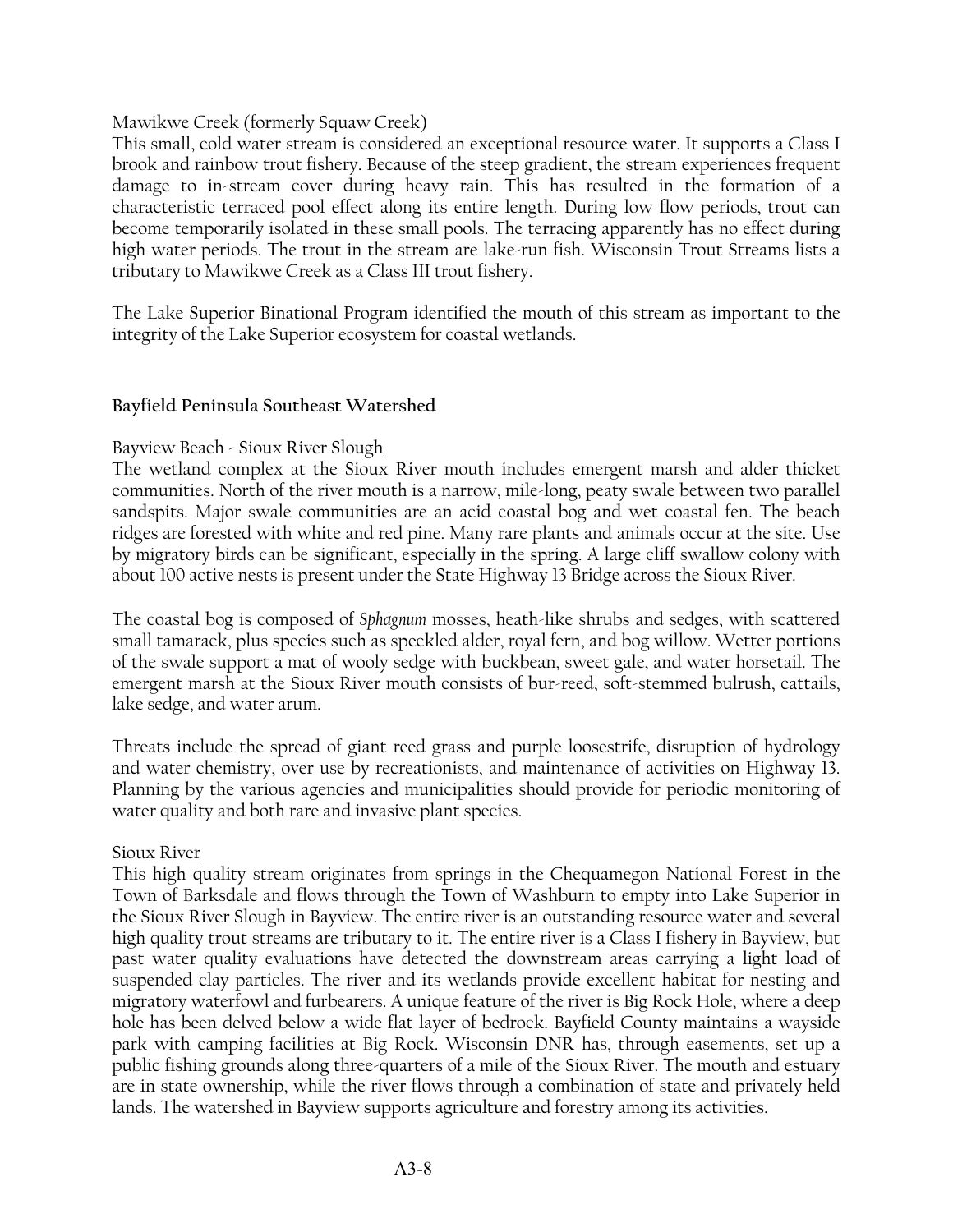The Sioux River enters Lake Superior through extensive wetlands. This area has a beach and sandstone cliffs that support unique plants. The wetland estuary complex also features a shoreline bog. The estuary connects with the Onion River to the north. The Lake Superior Binational Program identified this area as important to the integrity of the Lake Superior ecosystem for coastal wetlands, rare communities, vital functions for planning objectives, and fish and wildlife spawning and nursery grounds. The Sioux River was also identified by the Lake Superior Coastal Wetland Evaluation as an aquatic priority site. The fauna is diverse with 35 taxa present, four of which are rare. Management concerns noted included turbidity, low flow, filamentous algae, silt, and purple loosestrife.

### Onion River

The Onion River is a high quality spring-fed trout stream that flows into Lake Superior in Bayview at a small coastal estuary connect to the Sioux River wetland complex. Wetlands fringe the lower reaches of the river, an area primarily privately owned. This stream supports a Class I trout fishery and is classified as outstanding resource water. A number of spawning trout and salmon species use the river, including brook, brown, and rainbow trout and pink and coho salmon. The Lake Superior Binational Program has identified this river and its estuary as important to the integrity of the Lake Superior ecosystem for coastal wetlands, vital functions for planning objectives, and fish and wildlife spawning and nursery grounds. The Bayfield County Ten-Year Forest Management Plan places the Bayview portion of the watershed in a "wild river" category, thereby making the primary management concern that of maintaining the river's water quality.

### Red Cliff Reservation

The Reservation of the Red Cliff Band of Lake Superior Chippewa occupies the northeastern margin of the Bayfield Peninsula.

Among the outstanding features within the reservation boundary, several are especially important. These include two undisturbed wetland complexes containing coastal fen, coastal bog, northern sedge meadow, lagoon, and dry pine forest. Each of these sites harbors a diverse flora with significant populations of rare plants.

Wave-sprayed sandstone cliffs and ledges are prominent characteristic features of the northern Bayfield Peninsula. Some of the most extensive and ecologically significant outcroppings occur within the reservation. These sites are inhabited by a number of rare plants, most of which are habitat specialists and do not grow in other habitats.

Also of regional significance are the mature stands of hemlock-hardwoods. Most stands have been severely altered due to repeated and intensive logging. Many stands have entirely lost their complement of native conifers, as well as their structural diversity. A number of uncommon and/or geographically restricted plants, several of them of special concern in Wisconsin, occur primarily in these mature stands, especially when associated with deep ravines. The Red Cliff Reservation and Apostle Islands National Lakeshore presently maintain the majority of the older hemlock-hardwoods forest remaining in the region. Such stands include species absent from this forest type in other regions, such as white spruce, white cedar, white pine, showy mountain ash, and thimbleberry. Future analysis may indicate that the Lake Superior hemlock-hardwoods warrant recognition as distinct natural communities or, at least, as important regional variants.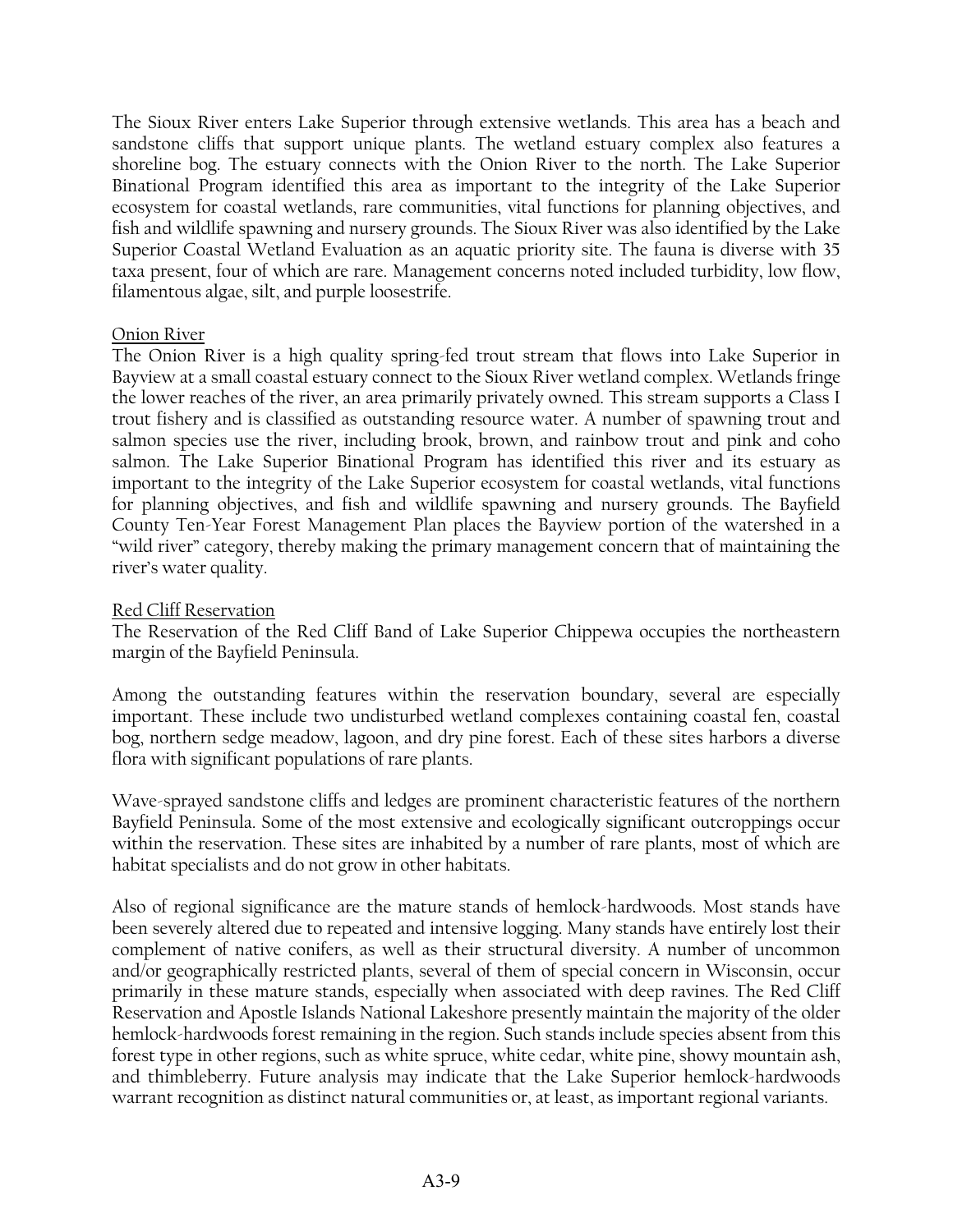### **Fish Creek Watershed**

### Fish Creek Sloughs

The drowned mouth of Fish Creek and its associated wetlands occupy the head of Chequamegon Bay. The site on the outskirts of the City of Ashland, crossed by U.S. Highway 2, has been subjected to many disturbances in the past and remains vulnerable to further deterioration unless efforts to address problems are maintained. The primary wetland communities are emergent marsh, shrub swamp, and hardwood swamp. The open waters of the sloughs also constitute an important feature. This wetland is particularly dynamic due to the funnel shape of Chequamegon Bay and the seiche activity that causes frequent and sometimes substantial short-term water level changes.

The emergent marsh of bulrushes, sedges, cattails, bur-reed, and arrowheads occupies several hundred acres close to the creek mouth. Beds of submergent and floating-leaved aquatic plants such as coontail, waterweed, yellow water lily, and pondweed occur in the open waters of the sloughs and intermingle with the emergents where conditions are suitable. Forked duckweed is abundant in backwaters protected from currents. The exotic and aggressive purple loosestrife is still widespread, but its presence appears considerably diminished following several years of control efforts.

The marsh grades into a shrub swamp of speckled alder and willow to the south. The shrub swamp gives way to an extensive forest of swamp hardwoods composed of black ash, green ash, and box elder.

In the shallow waters of the bay, just north of the mouth of Fish Creek, flats of sand and mud are exposed when the water level is low. Waterfowl, gulls, terns, and shorebirds heavily use these areas as loafing or feeding sites. Several uncommon birds have been documented during the breeding season in the marsh and sloughs, including American bittern and redbreasted merganser. A colony of cliff swallows occurs underneath the U.S. Highway 2 Bridge. The site hosts large numbers of waterfowl in the spring, especially noticeable when the bay waters are still locked in ice. Ducks, geese, swans, gulls, grebes, terns, and herons are among the groups finding suitable resting and feeding areas here when such amenities are scarce in the region.

Efforts to maintain the functional values of the site should be continued. Fish Creek Sloughs continue to have high importance and fish and wildlife habitat. Purple loosestrife control is critical here as bay currents and several wildlife species could serve as agents of seed dispersal, affecting other valuable wetlands in the bay ecosystem.

# North Fish Creek, Fish Creek Slough

# *North Fish Creek*

North Fish Creek is part of the South Shore Fish and Wildlife Area, a WDNR land acquisition and management project with a goal of purchasing 4,258 acres from willing sellers in this watershed, encompassing North Fish Creek, Pine Creek, Little Pine Creek, Lake Louise, and Fish Creek Slough. This stream has one of the few self-sustaining migratory trout and salmon runs in the state but is threatened by land use practices in the watershed, primarily extensive agriculture, road construction and maintenance, potential logging activities and other site development. Fisheries managers report a declining fishery over the last 20 years; this fishery is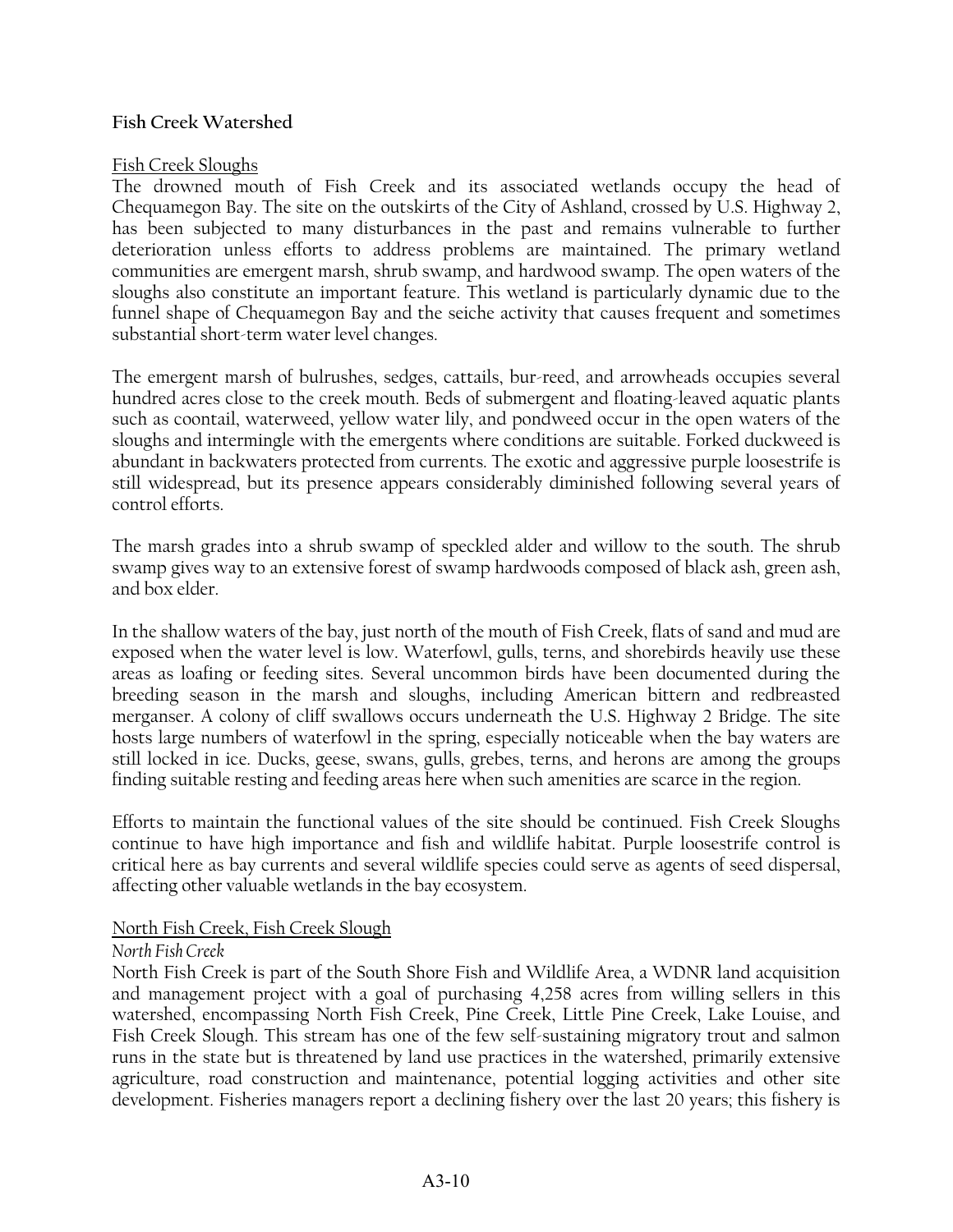thought to have contributed up to 15 percent of the total migratory fishery in Wisconsin waters of Lake Superior through its production of rainbow and brown trout, coho salmon, and northern pike. Fish Creek and its tributaries account for 20 percent of the state's self-sustaining migratory fisheries; a recent survey estimated that 47,000 one-year-old migratory trout and young-of-year coho salmon are presently produced in the river system.

This watershed supports a diverse population of reptiles and amphibians, including rare wood turtles in the slough areas at the river mouth, as well as white-tailed deer, black bear, beaver, woodcock, and snowshoe hare, and numerous migratory birds.

The 1,100-acre headwaters area for the creek is one of the few remaining examples of true boreal forest in Wisconsin. The upper reach of North Fish Creek flows through a severely eroded channel with steep gradient; narrow valley; and large, highly erodible bluffs with abundant springs in a reach dominated by boulders, cobble, gravel, and sand bottom. A widening floodplain and valley characterize the middle reach, where the stream bottom becomes more sand and occasional gravel. The lower eight miles is characterized by low gradient, a wide valley, and predominately sand with minor gravel.

The creek drains mostly red clay and sand soils; the clay component of this soil type allows little water to be absorbed. The majority of erosion in North Fish Creek is attributed to ten steep, eroding bluffs along the main stem above the confluence with Pine Creek. These bluffs contribute about 15,000 tons of sediment per year. The bluffs contain about 50 percent sandsized particles.

This stream has had a history of devastating floods that almost strangled the stream course and left raw banks and debris that periodically slide into the stream. Most of the stream bank pastureland is unfenced. In areas, the stream bottom consists of shifting sands. In places, banks have become exposed sand and gravel washes. Farming in the watershed increases the potential for flooding, since rain falls directly on the impermeable clay soils rather than being absorbed in the undergrowth of forested areas or diffused by the canopy. In addition, snowmelt occurs more rapidly in areas lacking forest cover. Climax woody species such as firs, pines, and maple provide the best erosion control due to stronger root systems, full canopy, and the relationship between these tree types and soil moisture.

The annual sediment load carried by North Fish Creek in 1990, taken from a station in the lower nine miles, was 20,690 tons; in 1991 the load was 33,100 tons, with most of the load made up of sand-sized particles. Upstream stations registered lower amounts with lower percentages of sand, with the most upstream station measuring only 479 tons as the average annual load with almost all of it transported during snowmelt and rainfall, made up primarily silt and clay particles.

Pine Creek, Little Pine Creek, and an unnamed feeder are trout waters that drain to North Fish Creek. The culvert under Highway 2 at Ino is considered the limit of the trout water portion of North Fish Creek. Past surveys suggested the potential for some trout movement beyond this point. An upper tributary above Highway 2, at T47N R6W S29, supports a Class II trout fishery that could be improved. This tributary is not listed in *Wisconsin Trout Stream Sedimentation in North Fish Creek*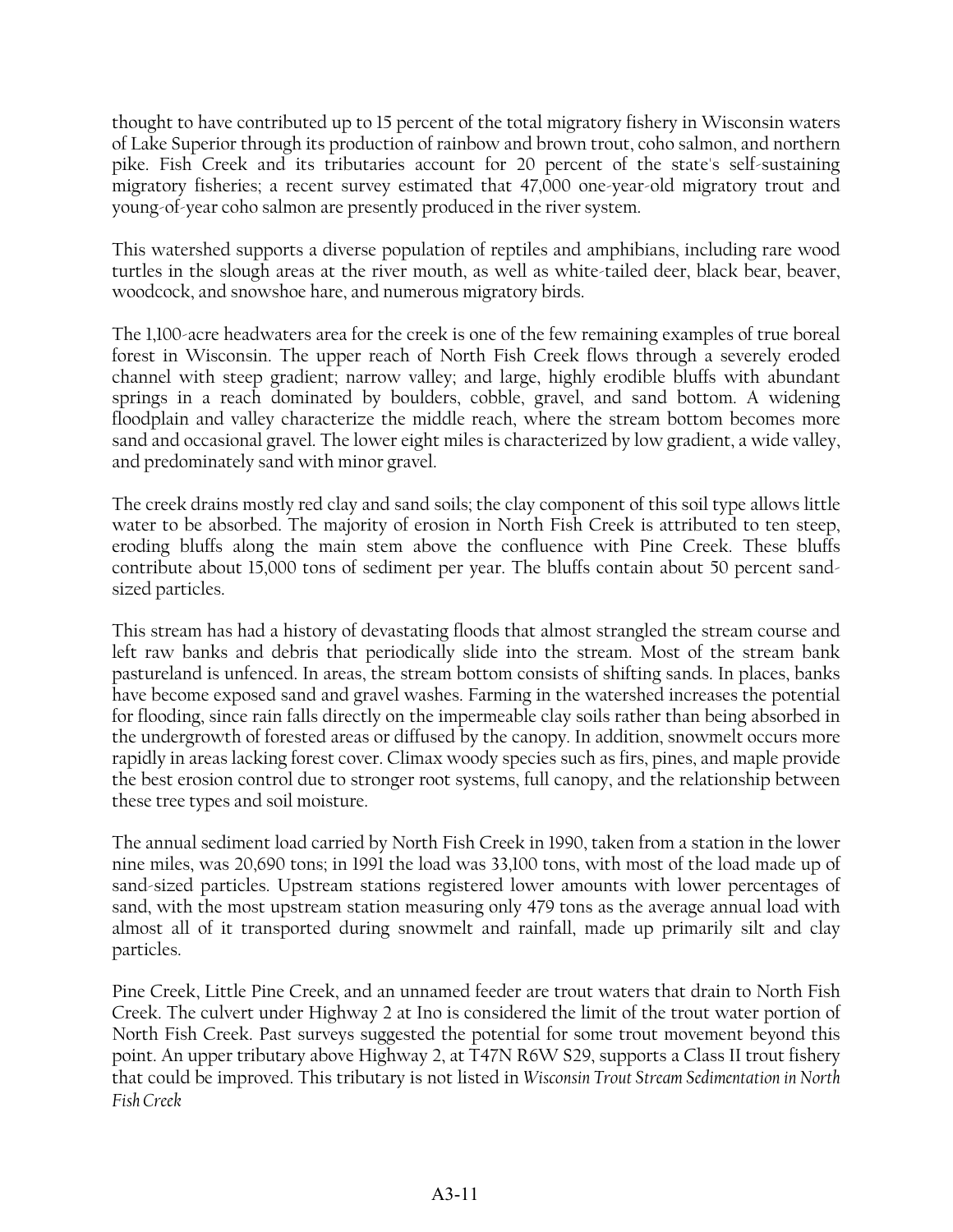North Fish Creek has been the site of a U.S Geological Survey study to understand the changes over time in sediment transport and biology. The stream drains the geologically young region of sand and clay that typifies much of the Wisconsin coast of Lake Superior. Excessive sedimentation observed in the lower reaches of North Fish Creek is attributed to historic logging, subsequent burning, and conversion of the land to agriculture during European settlement in the late 1800s.

The en steep bluffs, as high as 100 feet, that characterize the middle reach of North Fish Creek are composed of sand overlain by clay; thus, where a stream meander meets the toe of the bluffs, the sand is easily eroded and the overlying fine-grained deposits slump into the stream. Since the clear-cutting of the boreal forest from the late 1800s through the turn of the century, the vegetation in the watershed has consisted of hay, pasture, and early successional forests frequently harvested for pulpwood.

It appears that most of the bank erosion in this stream occurs during very large floods. Local anglers recall major changes in the 1940s after extensive flooding and also after the 1986 flood that drastically reduced the fish biomass of neighboring Whittlesey Creek. One mission of the U.S. Geological Survey study is to document changes in flooding patterns from before and after European settlement and clearing of the region.

The sedimentation problem seen today may be the result of land use practices of the distant past, while current land use has improved. Sediment cores indicate that the pre-settlement soils are fine grained, consisting of silt and fine-textured sand, where post-settlement soils are mainly composed of fine-to medium-textured sand. It would appear from some sites that much of the sedimentation occurred by the 1940s and 1950s, with lesser amounts of sediment deposited since then. Based on evidence from past vegetation and the sediment history of the stream, the U.S. Geological Survey concludes:

- 1. That the long-term sedimentation rate has been episodic, dependent upon infrequent large floods occurring during the late Holocene period and postsettlement.
- 2. The channel of North Fish Creek appears to be degrading above river mile 11, while downstream of river mile 12 toward the mouth, the channel and flood plain are aggrading (sediment is being deposited at an accelerated rate).
- 3. Post-settlement sedimentation rates are five to ten times higher than presettlement rates, although field evidence and runoff modeling results suggest that the rate has decreased during the last 50 years.
- 4. The water table appears to be rising along the lower four to five miles of the creek and at the mouth at Fish Creek Slough, possibly consistent with local streambed elevations caused by aggradation and differential isostatic rebound.

Also noteworthy among the survey findings was the relationship between land use and flood degree. Agricultural activity in North Fish Creek peaked in the 1930s, with about 22 percent of the land in crops and 7 percent in pasture; the rest consisted of immature forest and wetland. In 1995, the amount of agricultural land in the basin was similar (34 percent), except that only 3 percent was in cropland and 31 percent in pasture. Runoff modeling of different land use conditions indicated that during peak agricultural activity, floods may have been three times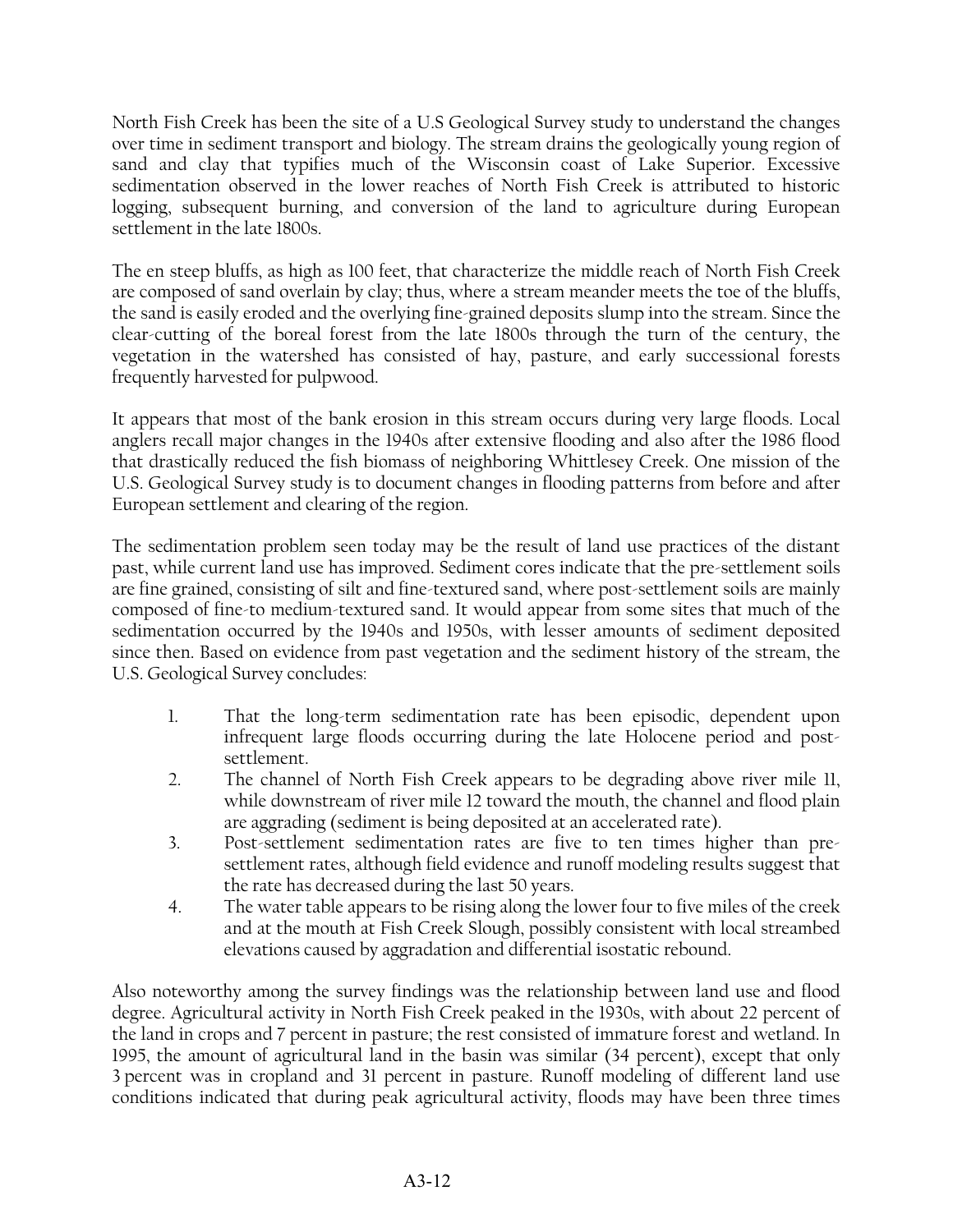larger and sediment loads five times larger than during forested pre-settlement conditions. Under present land use, floods may be twice as large and sediment two and a half times larger than during pre-settlement periods.

## *Fish Creek Slough*

The mouth of North Fish Creek empties into a one-mile stretch of river known as Fish Creek, which flows through open marsh known as Fish Creek Slough. Most of the flow comes from North Fish Creek, with South Fish Creek providing largely intermittent drainage. Migratory trout and salmon species pass through this slough on their way to spawning beds in North Fish Creek. In addition, Fish Creek here serves as a nursery area for nearly every variety of fish found in Chequamegon Bay and a spawning area for northern pike. While Fish Creek was once considered a Class I trout fishery, it is now only capable of supporting a Class II trout population due to the excessive sand bedload and absence of large woody debris in the stream.

Shifting sands in the channel bed along the lower eight miles of North Fish Creek limit potential habitat.

This sub-watershed has more agricultural activity than most of the streams in the Bayfield Peninsula area. Most of the watershed is in private ownership.

Fish Creek slough is one of the state's most-favored locations for bird study because of its accessibility. Bird life includes shorebirds, terns, waterfowl, and gulls with up to 271 bird species using this rare coastal wetland. In addition, threatened wood turtles are found in the slough along with some 28 other species of reptiles and amphibians.

Endangered bird species are known to use this area.

Emergent, floating, and submergent vegetation in Chequamegon Bay off the mouth of Fish Creek is an area of significant value to the fishery. Purple loosestrife stands have been a problem, with some 60 to 70 acres of the slough containing large densities of this exotic plant. The Great Lakes Indian Fish and Wildlife Commission has treated stands of loosestrife with some success using herbicides.

A town dump operated in the Fish Creek Sloughs in S36 T48N R5W, serving the Towns of Barksdale and Eileen. The dump was used beginning in about 1953 and appears to have closed in 1968. The site may have been used for some dumping up to 1990. The land is now owned by WDNR as part of the Fish Creek Sloughs Fishery Area. Complaints filed during the dump's operating period reflected citizen concerns about trash blowing into the lake visible on surface waters and shoreline of the bay and Fish Creek, nutrient enrichment along the shore adjacent the dump, open burning and aesthetic considerations. Correspondence with the town reveals the site also was used for disposal of pumped septage. This site, just a few yards inland from Lake Superior, was evaluated under the Environmental Repair Program. A consultant's report in 1991 concluded that the site received household and other domestic wastes including car bodies and appliances and possibly some industrial boiler ash. The site never operated under an engineering plan. Waste was simply spread in the swamp, much of it burned prior to filling, pressed into the wetland muck with earth-moving equipment, then covered; apparently, none of the waste was dumped directly into the slough. The engineering report noted that while the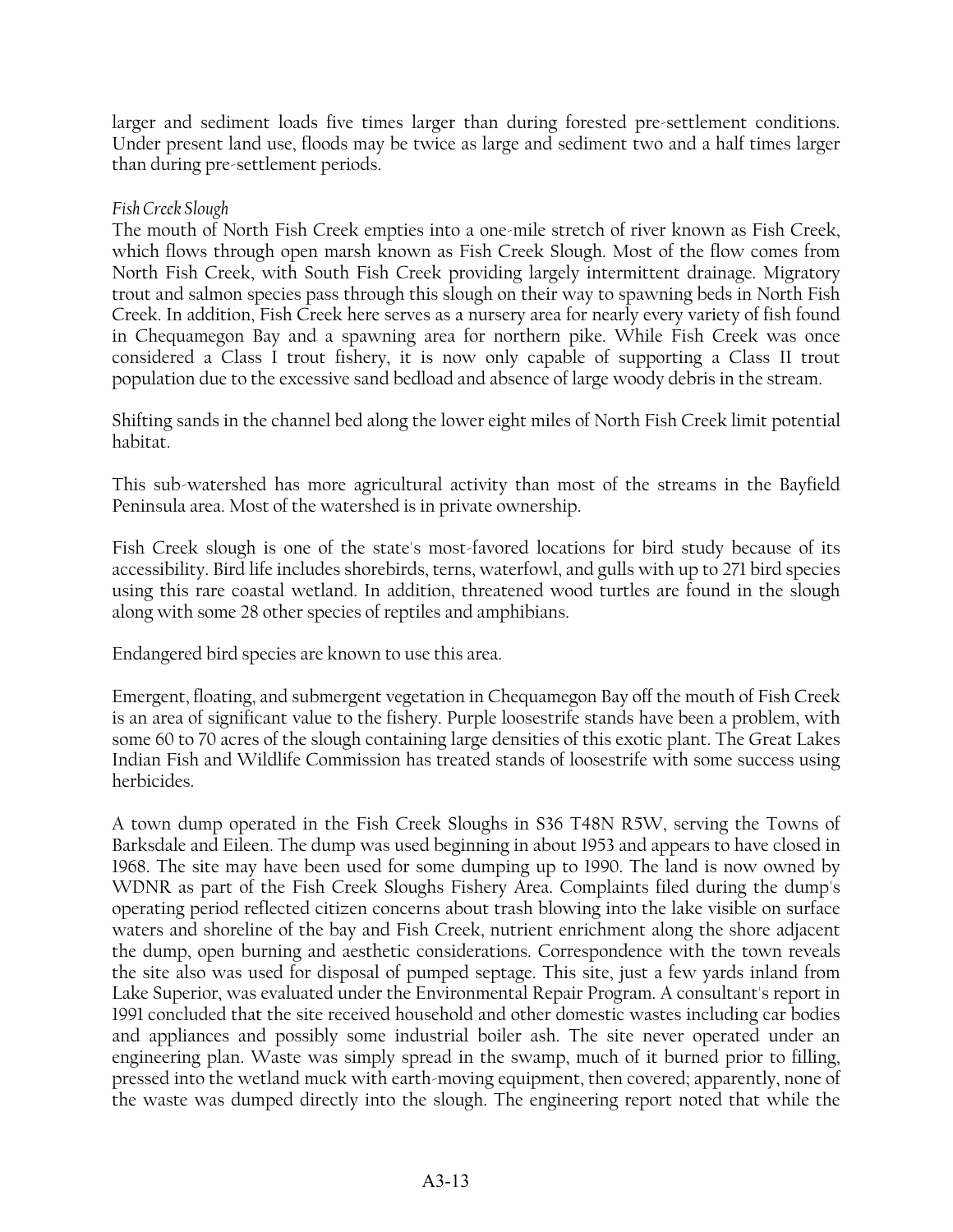dump has probably affected the wetland at the mouth of Fish Creek, the overall impact is not devastating. The pressing of the wastes down into wetland organic soils and muck has resulted in waste occurring all the way down to the surface of underlying lean clays. The site covered about an acre, with debris ranging from about three to almost six feet deep, an estimated 16,700 cubic yards of material, most of which rests beneath the on-site water table.

The soils underlying the dump appear to be the natural red clays that have a low permeability, which minimizes vertical migration of water and dissolved contaminants from the dump debris down into groundwater below. It is also a groundwater discharge area. While there are obviously contaminants in the dump, levels of these contaminants have fallen either below the Method Detection Limits or are barely over the Preventive Action Limits for these substances. Tests for volatile organic compounds also reflected low levels of contamination.

The consultants report suggested there is a low risk of contamination from this site because the relief of the dump would prevent ponding and percolating, off-site drainage doesn't appear to be occurring, and vegetation appears to be limiting potential erosion. The consultant does, however, suggest that the existing cover material is sand and silty sand soils that allow water to enter more readily than clay; the gradient toward Lake Superior likely will always exist except when the lake is high; and the investigation was not exhaustive and thus pockets or containers of contaminants may exist that weren't discovered during the assessment. Wilhelm Engineering Company recommended semi-annual monitoring of the site and placement of a clay cap, with or without a slurry wall, to better contain the dump debris.

The Environmental Repair Program has not implemented either monitoring or capping due to the relatively low hazard apparently presented by the site. These monitoring recommendations are included in the proposal for the Fish Creek Fish and Wildlife Area; mitigation was expected to cost between \$52,000 and \$75,000 with annual maintenance of \$2,500.

# Unnamed North Fish Creek Tributaries

A small, spring-water stream containing brook, brown, and rainbow trout fully supports a Class I trout fishery and is classified as an outstanding resource water. The stream is described in *Wisconsin Trout Streams* as meeting North Fish Creek in Section 23 of T47N R6W. The stream actually enters at Section 13. The stream's gravel bottom provides a spawning area. Another unnamed tributary at T47N R6W S29 is currently supporting a Class II trout fishery according to the best professional judgment of the area fisheries biologist but has the potential to support a Class I trout fishery if water quality impacts are minimized. The stream experiences impairments as a result of stream bank pasturing, eroding banks, beaver activity, and barnyard runoff.

# South Fish Creek

This stream flows through a severely eroded channel and experiences many large floods that destroy bank cover. More than 65 percent of the watershed upstream of mile two is agricultural land, with dairy farming the primary land use. This may be an important contributing factor to erosion in the watershed. This creek is intermittent during dry periods and thus its fishery value is likely poor.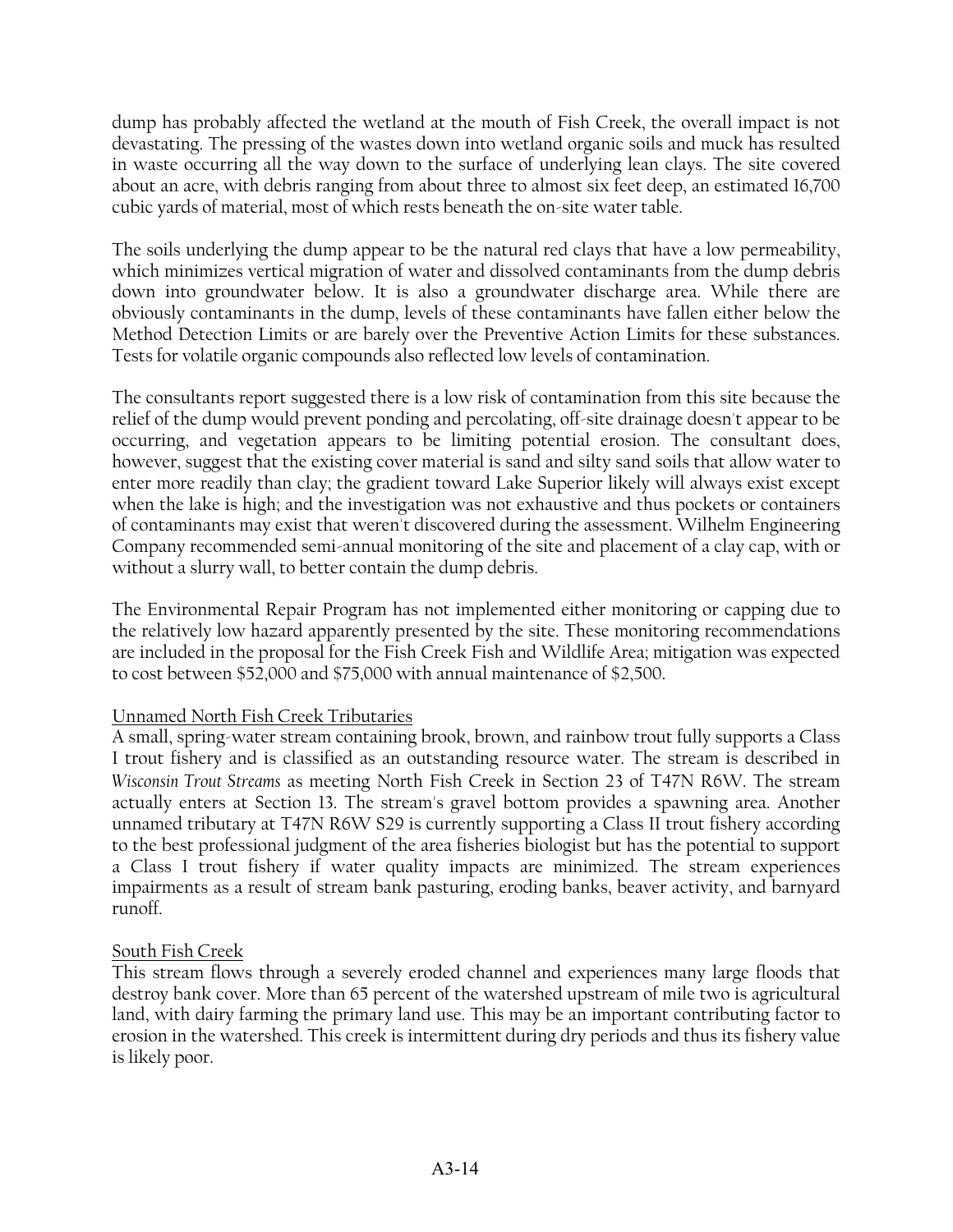# Little Pine Creek and Unnamed Tributary

This tributary to North Fish Creek is a Class I trout stream considered an excellent coho salmon spawning and nursery ground and classified as an outstanding resource water. Lake Louise, a privately owned impoundment with numerous bottom springs, serves as the headwaters of this stream. The sand and gravel stream bottom provide spawning areas for Lake Superior migratory trout and salmon species. This watershed has largely been cleared for agricultural purposes, and the headwaters area includes portions of the Chequamegon National Forest that have the potential for forestry activity. At least 14 springs were counted along an unnamed tributary entering Little Pine Creek in Section 10; the tributary supports a self-sustaining trout population according to the best professional judgment of the fisheries manager. Cattle crossings and grazing stream banks, barnyard runoff, and trampling of the stream bank have degraded portions of this tributary; some gravel areas may become silted due to cattle activity. This tributary has degraded habitat and possible polluted runoff from barnyards.

### Pine Creek

This is a major spring feeder stream to North Fish Creek, formed by a number of small springfed tributaries that originate on the south edge of the Moquah Barrens. The stream is a high quality Class I trout fishery that includes migratory species of trout and salmon.

The soils in this watershed are the typical red clay and land use is more than 60 percent agricultural, with wooded pasture along stream banks. Creek banks generally lack cover and are damaged by grazing and cattle crossings. Sources of water pollution are primarily barnyards and poor land use practices. The watershed supports abundant white-tailed deer, bear, beaver, mink, and ducks. Topographic maps indicate gravel pits have been excavated in the headwaters area of the stream, which is just outside the bounds of the Chequamegon National Forest. The potential exists for the forested areas of the headwaters to be harvested. The creek was a target of a red clay study that proposed land management projects to limit erosion. The creek served as a northern Wisconsin sample site for studying the occurrence of *Cryptosporidium* and *Giardia* in surface waters.

# Unnamed Pine Creek Tributaries

A Pine Creek tributary at T47N R6W S10, flowing from west of Lake Louise between the Pine and Little Pine Creeks is described in *Wisconsin Trout Streams* as supporting a Class I trout fishery and is classified as an outstanding resource water.

According to *Surface Waters of Bayfield County*, brown, rainbow, and brook trout are common in the stream, many of them migratory from Lake Superior. The stream is described as having poor bank cover due to grazing along stream banks.

# Whittlesey Creek

A cold water stream with a spring water source, Whittlesey Creek drops 500 feet through eroded valleys into Chequamegon Bay of Lake Superior. The Whittlesey Creek watershed is a geologically young area with soil erosion processes still occurring naturally at a rapid rate. Abnormally heavy rains have periodically accelerated erosion on the exposed red clay soils. Recognition of this severe erosion problem resulted in an extensive study of the entire Whittlesey watershed in 1957. The results from this study have been used for setting standards and developing procedures to be used in preparing land management plans for the entire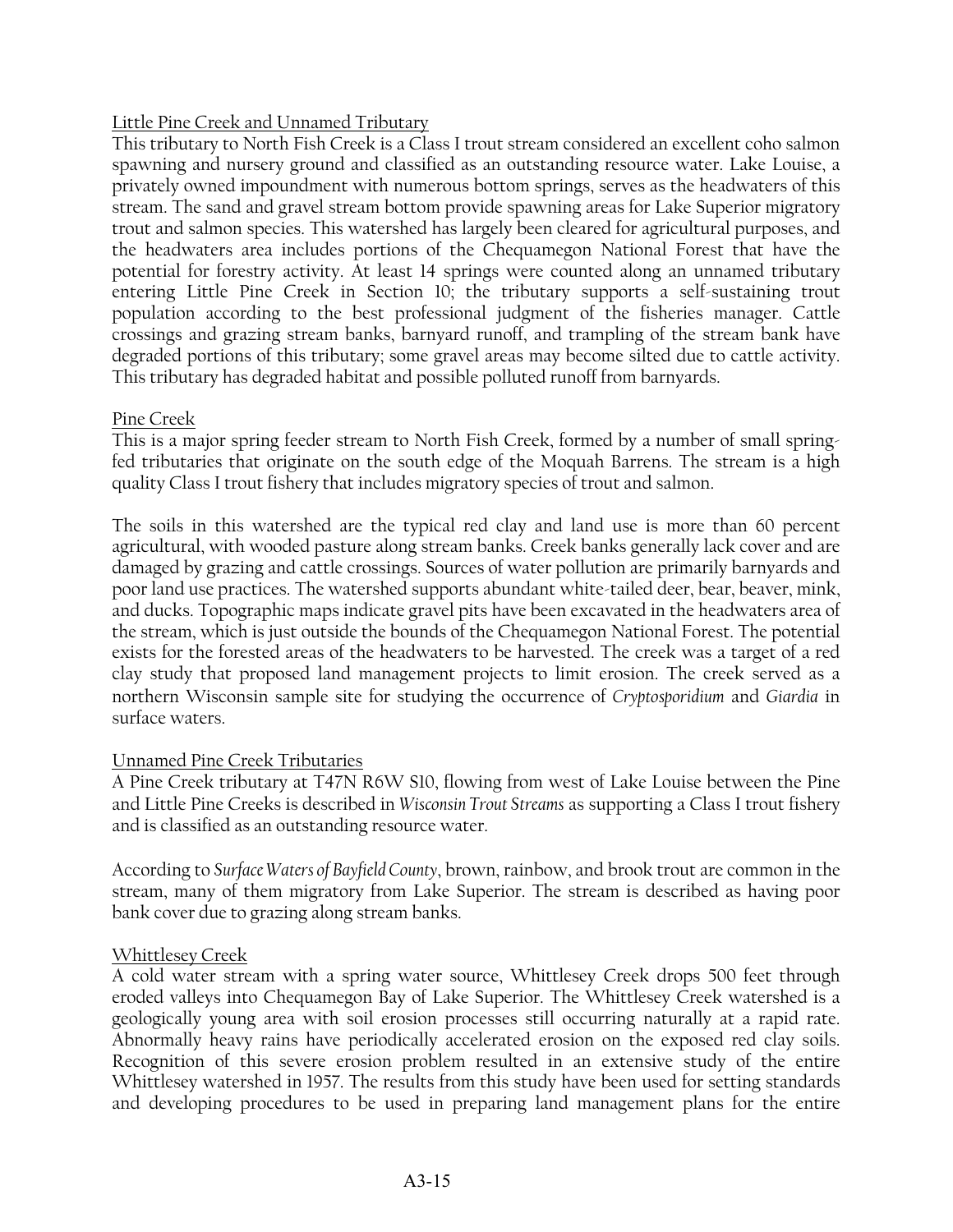northwestern Wisconsin red clay area. The lower mile of this stream is relatively flat and almost the same level as Lake Superior.

Whittlesey Creek begins as two spring fed streamlets in Section 30, T48N, R5W, however, it flows underground for almost 2.50 miles before it finally comes gushing out of the ground again in Section 34, just below where the North Fork joins Whittlesey Creek. Apparently, this spring water flows underground because of severe sedimentation of the previous channel. Whittlesey Creek is considered to be Class I trout water from where the water flow reappears downstream to Lake Superior. Brook, brown, and rainbow trout are all present; however, brown trout are predominant in numbers. The brown and rainbow trout are lake run fish from Lake Superior. The rainbow trout make spawning runs both spring and fall, with the larger run coming in the spring. The brown trout make one spawning run in late summer around the latter part of August. A few waterfowl are found here during spring and fall migrations. Whittlesey Creek was named after Ashland County's first state senator, and the founder of the City of Ashland, Asaph Whittlesey.

# **Iron River Watershed**

# Blaine Creek

This small, intermittent drainage feeder to East Fork Iron River has unpredictable flows. Significant habitat quality impacts are likely due to low flows and to a lesser extent from urban pollutant sources and silt.

# Dahl Creek

Dahl Creek is a small stream that originates at the outlet of Crystal Lake and flows north into Muskeg Creek. It passes through a tag alder-shrub swamp, but bank springs along its course greatly improve water quality. Sand and gravel make up the bottom, providing fish from Muskeg Creek a good spawning area. The stream passes through one small, unnamed drainage lake with numerous bank springs. The waterbody has been designated an exceptional resource water.

# DeChamps Creek

This small, cold-water spring stream originates from DeChamps Creek Springs and flows north into Hill Creek. The stream has a small, gravel-bottomed feeder stream that likely provides the Iron River watershed with an excellent spawning area for native trout. Both brook and brown trout are common in DeChamps Creek. The upper reaches of the stream are 100 percent gravel; while the lower reaches are 100 percent sand. Mixed hardwoods and conifers and pastureland border the stream. The stream is classified as an outstanding resource water.

# Unnamed Tributary to DeChamps Creek (T48N R8W S32)

This narrow stream originates from a number of small springs in Section 32. Brook and brown trout use this gravel-bottomed feeder stream for spawning. The stream bank vegetation is upland hardwood, though the watershed has historically been in agriculture. This stream is classified as an outstanding resource water.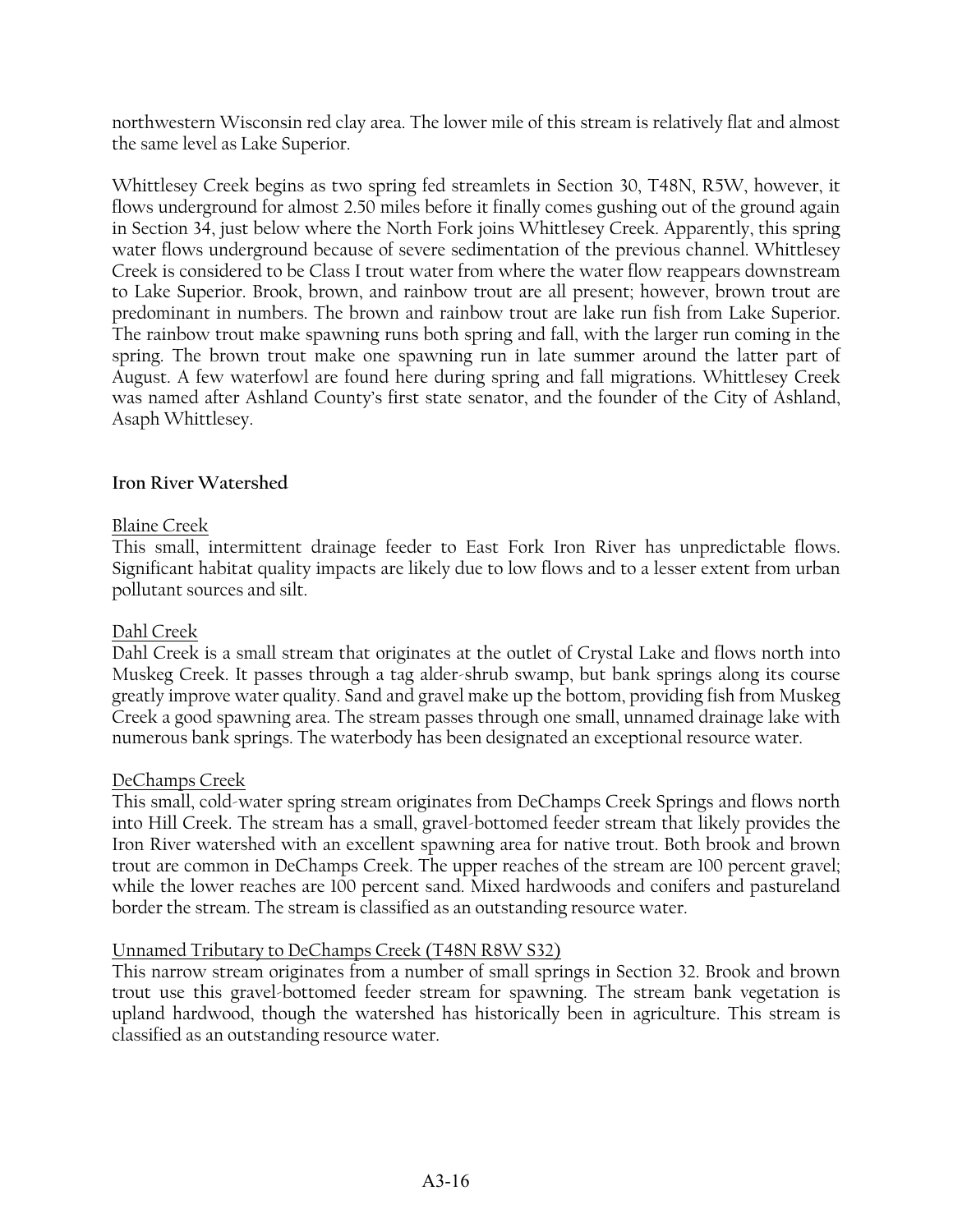# Fish Creek

Fish Creek in Orienta Township forms a small estuary with coastal wetlands where it meets Lake Superior. The Lake Superior shoreline adjacent to the river mouth consists of eroding scarps in unconsolidated sediments. The Lake Superior Binational Program identified this stream as important to the integrity of the Lake Superior ecosystem for coastal wetlands. The stream flows through a deep ravine and drains the red clay and nearly level pink sands region of northwest Bayfield County. Because the upper end drains a marshy area, water temperatures are high and water quality poor. Feeder streams improve temperatures in the middle stretch (T48N R10W S13), enabling the stream to support a small, native brook trout population. This favorable stretch extends about two and a half miles downstream before deteriorating. In dry weather, stream flows in this stretch fluctuate widely. Only minnows inhabit the reach, with mudminnows, white suckers, longnose dace, northern creek chubs, and sculpins predominating. Much of the upper reach is bordered by pastured upland and erosion problems have been serious.

# Halls Creek

This small drainage stream originates at the outlet of Spider Lake and flows into the Iron River. The stream drains a large tag alder swamp that borders the stream for most of its length. Surveys of the 1960s and 1970s report that trout from the Iron River may move into the lower portion of the stream on occasion.

During survey work conducted as part of the coastal wetlands evaluation, no rare macroinvertebrate species were found and overall taxa richness was moderate (5-24 species). The survey noted that point sources are potential pollutant threat and significant aquatic plants are present.

# Hill Creek

This stream originates where Townsend and De Champs creeks meet, then flows northerly into the East Fork of the Iron River. Brook, brown, and an occasional rainbow trout inhabit the stream, which is considered an outstanding resource water. Due to upstream agriculture, Hill Creek is subject to turbid water conditions during heavy runoff. Migratory waterfowl are known to use the stream. It is considered an important Lake Superior habitat as part of the Iron River watershed.

# Iron Lake

This 248-acre lake is a hard water drainage lake with a four-foot head overflow dam at the outlet. The lake supports a population of northern pike, largemouth bass, and panfish. The 65 acres of adjoining wetlands provide nesting habitat for waterfowl including teal and loon.

# Iron River

This cold-water stream originates in Iron Lake, flows through the Iron River Flowage (Mill Pond Lake) at the Town of Iron River and the Orienta Flowage before emptying into Lake Superior. At one time, the Iron River Sanitary District discharged to the river but now discharges to groundwater via a seepage cell. High quality spring water reaches the river from a number of sources, including Mud Lake. Dahlberg Light and Power Company operated a hydro project on the Iron River at the Iron River Flowage, a 76-acre impoundment formed by a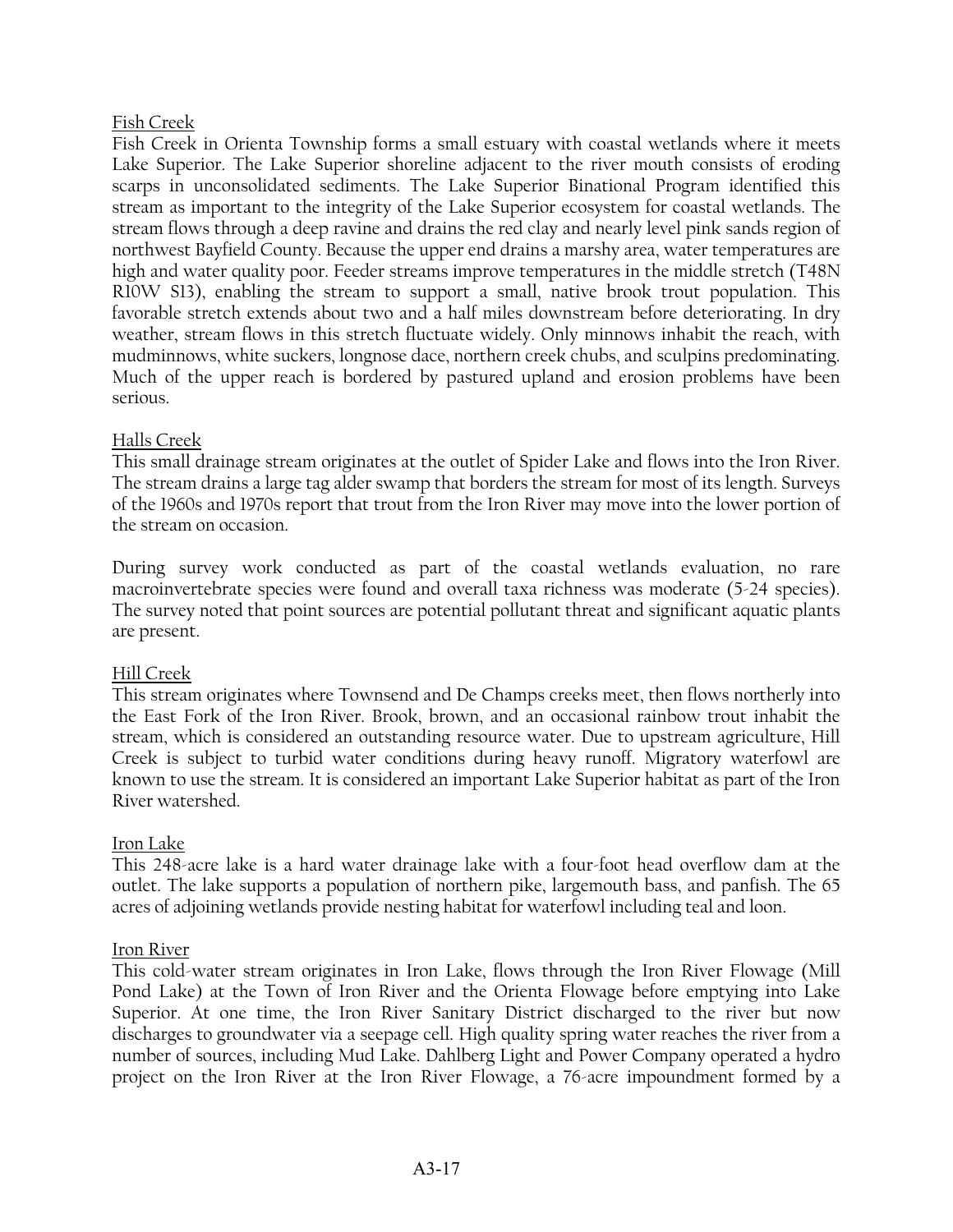concrete roller dam with 23-foot head. Power is no longer generated at this project and the Town of Iron River now maintains the flowage.

A 44-foot overflow dam once formed the Orienta Flowage and is now in the process of being abandoned. Northern States Power operated the Orienta Hydro Project until 1985 when the dam washed out for the second time during a heavy storm when the flooding river overtopped the embankments. Dam failure was attributed to a spillway clogged with debris and the inability to reach and open the gates in time. The original dam, built in 1922, washed out in 1946, when the project moved about 60 feet downstream from the original location and with a higher head to give it more generating capacity.

The lower Iron River is fringed with wetlands and supports an exceptional fishery of brook, brown, and rainbow trout; several warm water species; burbot; and lake sturgeon. The upper reach, above the confluence with Muskeg Creek, is considered Class II trout waters. The portion from Muskeg Creek to the Orienta Dam has been considered Class III trout waters.

Portions of the stream run through upland forestlands that may periodically be subjected to clear cutting and logging traffic; other portions flow through regions of agriculture, including dairy operations and pasturing. Sediments found behind the Orienta dam indicate a great deal of sand from the upper watershed, in addition to clay, moves downstream from the watershed. The upper reaches of the stream have mostly sand for bottom types, changing downstream to mostly gravel and clay. Upwelling groundwater creates quicksand holes in the stream bed in places. From the mouth to the Orienta Dam the stream bottom is primarily boulders interspersed with gravel.

# East Fork of the Iron River

The East Fork of the Iron River is identified as an outstanding resource water. Portions of the stream run through upland forestlands that may periodically be subjected to clear cutting and logging traffic. In addition to 16 miles of Class I trout stream, an additional 40 miles of high quality trout water are tributary to the East Fork. The Lake Superior Binational Program identified this river as habitat important to the integrity of the Lake Superior ecosystem. The river originates at two spring-fed streamlets before joining the Iron River just south of the Orienta Flowage. The watershed's erodible red clay soils can affect the quality of in-stream cover after heavy rain. The bottom types are mostly made up of sand, gravel, and boulders with an occasional area of silt. The river also provides habitat for nesting and migratory waterfowl.

# Middle Creek

The Iron River National Fish Hatchery received approval to add a discharge to this creek. The stream has a fish barrier and a constructed water intake structure and fish barrier in the headwaters that were built in anticipation of expansion of the fish hatchery. This stream supports a Class I trout fishery for its entire length and has been designated an outstanding resource water.

#### Millpond Lake

Millpond Lake, in the upper reaches of the Iron River watershed, forms a wetland area that supports emergent vegetation and black terns, a rare species. The Lake Superior Binational